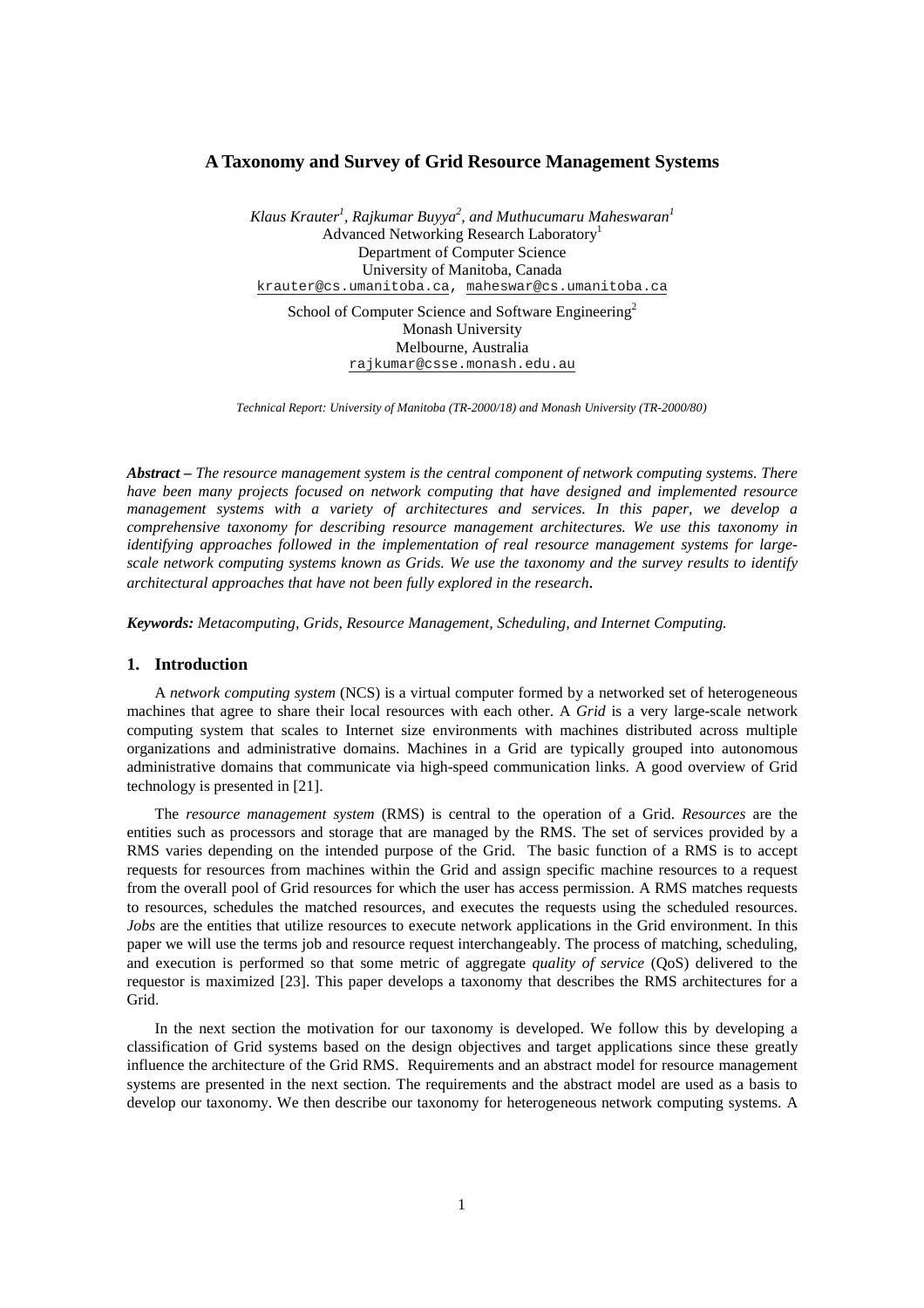survey of representative network computing and Grid systems is provided followed by some conclusions and suggestions for further research.

#### **2. Motivation for the Taxonomy**

A distributed computing scheduling taxonomy is presented in [26]. This taxonomy includes static scheduling techniques that we do not address and does not consider scheduling, state estimation, and resource models separately when classifying dynamic scheduling. The taxonomy for dynamic scheduling presented in [27] only considers two aspects of resource management, scheduling and state estimation. In our taxonomy, we provide a classification of resource models and examine scheduling and state estimation at a finer level. Several advances in distributed resource management since the publication of [27] have also been incorporated into our taxonomy.

A taxonomy for *heterogeneous computing* environments is presented in [29]. The taxonomy covers application model, target platform model, and mapping heuristic model. We do not cover application models or differentiate on target platform model since our focus is on issues relevant to the designers of RMS rather than application and toolkit designers.

Several taxonomies for characterizing a distributed system are presented in [25] and [28]. The *EM3* taxonomy in [25] classifies a heterogeneous computing system based on the number of execution modes and machine models. An extended version of the taxonomy developed in [26] is also presented in [25] to characterize the scheduling algorithms in heterogeneous computing systems. Our taxonomy focuses on RMS design issues and thus differs from the taxonomies presented in [25]. The taxonomy presented in [28] provides a broad characterization based on the external interfaces, internal system design, class of hardware and software resource support, and resource management issues. Our taxonomy of RMS is more detailed than the one presented in [28].

#### **3. Grid Systems**

#### **3.1. System Elements**

A resource management system manages the elements that comprise the computing environment. Thus it is important to describe the elements that comprise a Grid. Computing systems are evolving from relatively uniform monolithic elements uniformly connected by low speed communication links to highly diverse specialized elements connected by diverse high-speed communication links. For example, today's networked systems contain personal computers, personal digital assistants, parallel computers, network routers, network switches, clustered server farms, and network attached storage devices such as fiber channel RAID, automated tape libraries, and CD-RW/DVD jukeboxes.

In this paper the system elements that comprise a Grid will be categorized as being either a processing element, a network element, or a storage element. Processing elements can be further classified into uniprocessor, multiprocessor, cluster, and parallel processing elements. Another possible classification depends on whether the processing element is fixed or mobile. Network elements are the routers, switches, voice gateways, virtual private network devices and firewalls. Storage elements are the network attached storage devices such as fiber channel RAID devices, automated CD-ROM/DVD jukeboxes, tape libraries, or a dedicated database machine. Note that a dedicated storage element may sometimes have an attached computing element through which older style storage elements such as NFS storage servers are attached to the network. Any particular physical machine in a network computing system can be placed into at least one of these categories based on its intended function within the overall system.

### **3.2. Classification**

The design objectives, target applications, and machine environment for a Grid determine the architecture of the RMS. In this paper, the design objectives are grouped into three different themes: improving application performance, data access, and enhanced services. Network computing systems with similar design objectives usually have similar characteristics. Using these themes, we can group Grid systems into several categories as shown in Figure 1.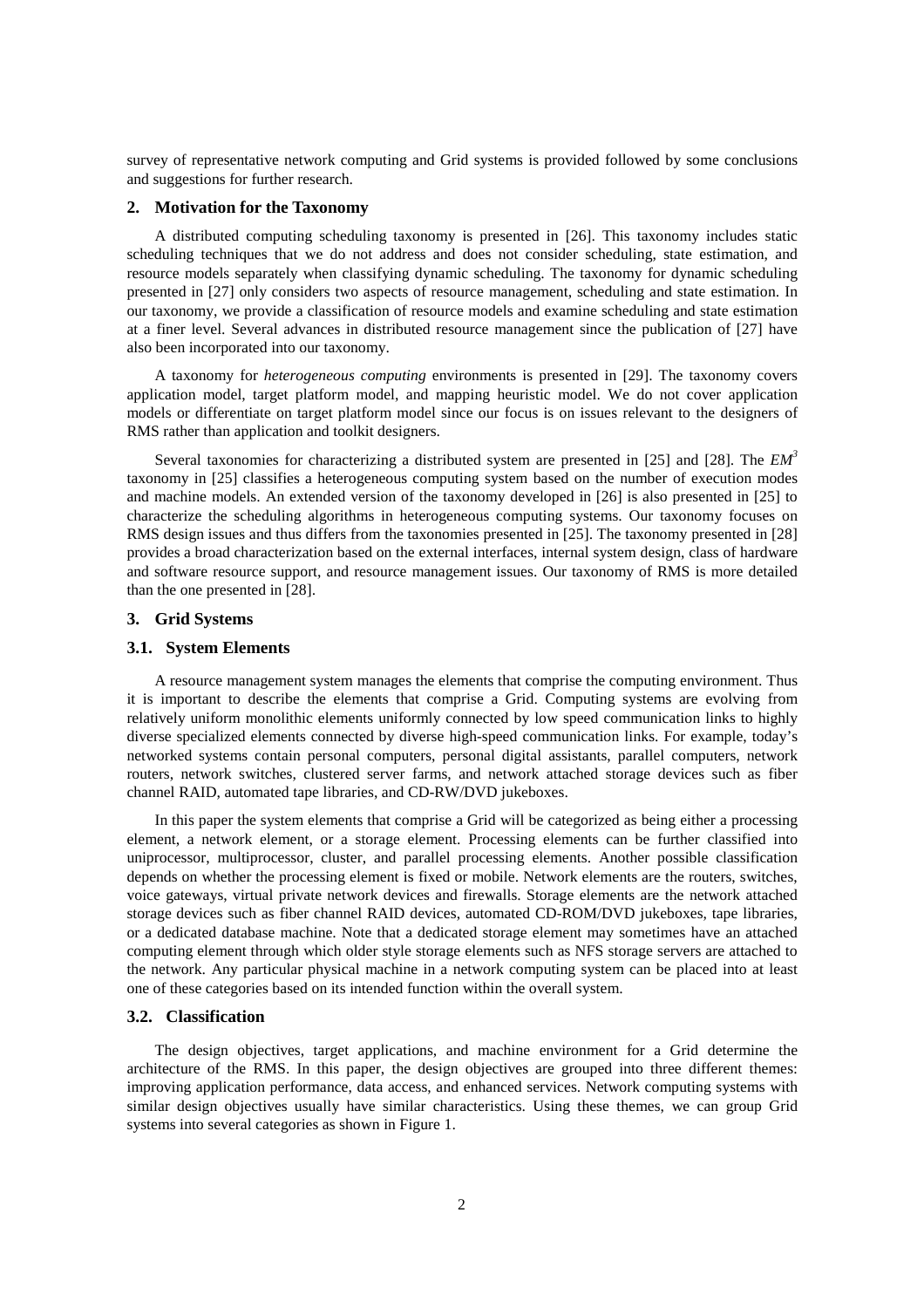The *computational Grid* category denotes systems that have a higher aggregate computational capacity available for single applications than the capacity of any constituent machine in the system. These can be further subdivided into *distributed supercomputing* and *high throughput* categories depending on how the aggregate capacity is utilized. A distributed supercomputing Grid executes the application in parallel on multiple machines to reduce the completion time of a job. Typically, applications that require a distributed supercomputer are grand challenge problems. Examples of grand challenge problems are fluid dynamics, weather modeling, nuclear simulation, molecular modeling, and complex financial analysis. A high throughput Grid increases the completion rate of a stream of jobs. Applications that involve parameterstudy to explore a range of possible design scenarios such as ASIC or processor design verification tests would be run on a high throughput Grid [9].



Figure 1: Grid Systems Taxonomy.

The *data Grid* category is for systems that provide an infrastructure for synthesizing new information from data repositories such as digital libraries or data warehouses that are distributed in a wide area network. Computational Grids also need to provide data services but the major difference between a Data Grid and a computational Grid is the specialized infrastructure provided to applications for storage management and data access. In a computational Grid the applications implement their own storage management schemes rather than use Grid provided services. Typical applications for these systems would be special purpose data mining that correlates information from multiple different data sources and then processes it further. For example, high energy physics applications need to process massive data generated (in the order of GB/second) by an experiment that will be using the LHC (Large Hadron Collider) from 2005 onwards [13]. The two popular DataGrid initiatives, CERN DataGrid [13] and Globus [52], are working on developing large-scale data organization, catalog, management, and access technologies.

The *service Grid* category is for systems that provide services that are not provided by any single machine. This category is further subdivided in *on demand*, *collaborative*, and *multimedia Grid* systems. A collaborative Grid connects users and applications into collaborative workgroups. These systems enable real time interaction between humans and applications via a virtual workspace. A multimedia Grid provides an infrastructure for real-time multimedia applications. This requires supporting quality of service across multiple different machines whereas a multimedia application on a single dedicated machine can be deployed without QoS [49]. An on demand Grid category dynamically aggregates different resources to provide new services. A data visualization workbench that allows a scientist to dynamically increase the fidelity of a simulation by allocating more machines to a simulation would be an example of an on demand system.

Most ongoing research activities developing Grid systems fall into one of the above categories. Development of truly general-purpose Grid systems that can support multiple or all of these categories remains a hard problem.

#### **4. Resource Management Systems**

#### **4.1. Requirements**

A resource management system that is ubiquitous and able to deal with the diverse requirements of network aware applications needs to schedule and control resources on any element in the network computing system environment. A network application would specify the type of resources required such as the various types of processing elements, storage elements, and the communication requirements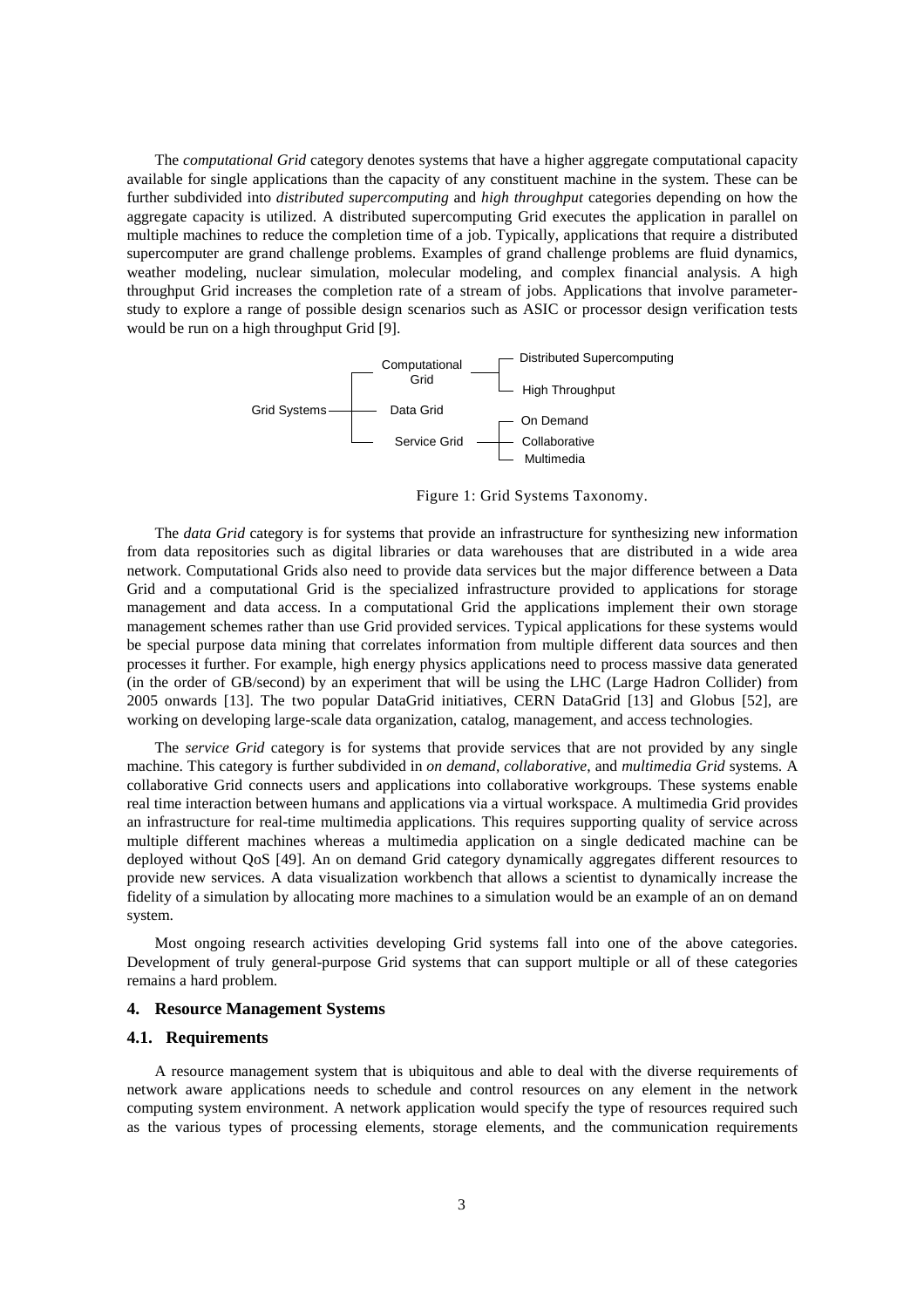between the elements. The type and topology of the resources is not sufficient to describe the requirements of the application. The application also needs to specify the required minimum resource levels. This ranges from network *quality of service* (QoS), to processor speed, to data storage requirements on a storage element. In this paper, we will label these as quality of service requirements on Grid system elements.

The network application cannot always specify the resources required since this is dependent on the input parameters to the application and the execution. In many cases the application can provide only a partial specification of the resources and required quality of service. For example, a collaborative workspace application could put strict quality of service requirements on the audio-visual streams for the human participants but loosely define the quality of service required for the visual rendering of the data.

The resource management system should predict the impact that an application's request will have on the overall resource pool and quality of service guarantees already given to other applications. This prediction can be done either by using past behavior of the application on similar input values or by using heuristics. The other option is to ignore predictions and develop the resource usage mechanisms according to some externally defined policy rules.

In order to provide QoS, a resource management system must be able to perform admission control and policing. Admission control is the process of determining if a resource request can be honored. Policing is ensuring the contract for resource utilization agreed upon between the resource management system and the requesting application has not exceeded. All resource managers implicitly perform some level of admission control during the scheduling process. The requirement to police the resource utilization impacts the design of the RMS. Issues that need to be addressed are the rate at which the policing action is performed and the degree to which the RMS can control resource utilization. This determines the quality of service guarantees a resource manager can offer for any particular resource.

A RMS performs accrediting, reclamation, allocation and naming of resources. Accrediting is the ability to track resource usage to the jobs. Reclamation is the ability to reclaim a resource when the job that was using the resource has finished. Allocation is the ability to allocate resource to jobs in a way that does not violate imposed resource limits. The naming of resources is done via one or more namespaces that uniquely identify managed resources within the Grid. Jobs use the namespaces to identify the resources that are required to carry out the computation.

The RMS is also responsible for ensuring the integrity of the underlying resource and thus enforces the security of resources. The resource management system operates in conjunction with a security manager. The resource manager authenticates and authorizes all resource requests with the security manager using the credentials provided by the job. The resource manager does not ensure the integrity of the credentials or manage the authorization lists since this is the function of the design of the security system and security manager. A secure channel for exchanging information between the RMS and the security manager is assumed to be part of underlying Grid infrastructure.

#### **4.2. Abstract Model**

A resource management system in a Grid provides three fundamental services, resource dissemination, resource discovery, and scheduling resources for the execution of jobs. The RMS works in conjunction with other Grid components as shown in Figure 2. Applications use Grid toolkits to describe the application resource requirements. Grid toolkits consist of compilers, development environments, and runtime systems. The toolkits provide higher-level application oriented resource management services. The toolkits in turn issue resource requests to the RMS. The RMS uses the services of the native operating systems (including queuing systems) to execute applications. The RMS interfaces with a security component that implements the authorization, authentication and non-repudiation functions of the Grid. The RMS provides the raw resource utilization data that is used by the billing and accounting systems.

The RMS manages the allocation, scheduling, and reclamation of resources from jobs. The RMS assigns resources to jobs in response to resource requests that a job makes during its execution. In the Grid environment there are external mechanisms on nodes that can introduce jobs and such jobs are not managed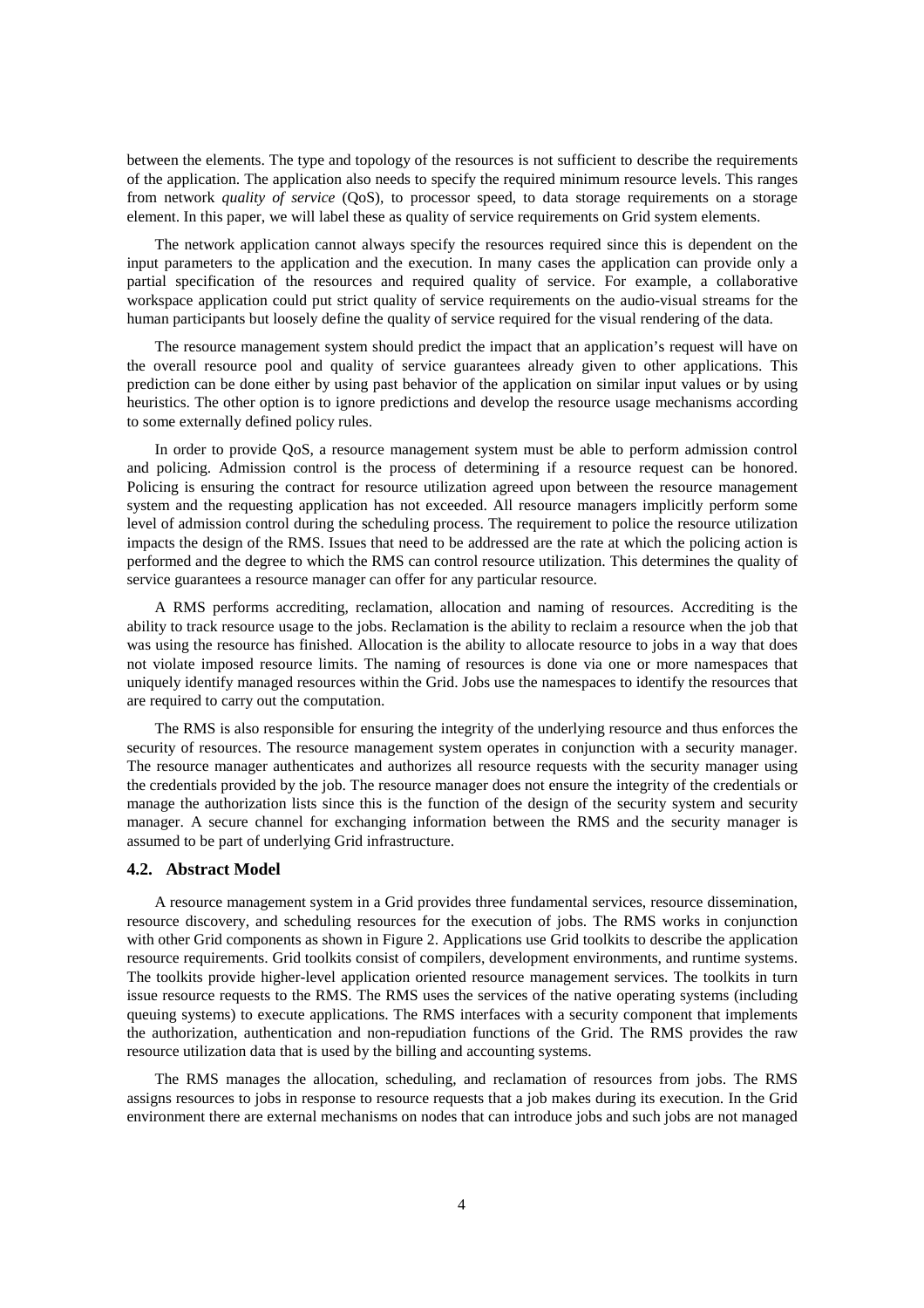by RMS, but by node OS. In this paper, we assume that the RMS is able to take this into account either by detecting external resource utilization or interfacing with the node's native operating system.



Figure 2: Resource Management System Context.

We defined aabstract model of resource management systems that provides a basis for a comparison between different RMS architectures. The model presented in Figure 3 shows the functional units and data stores that a general purpose RMS for a Grid would have. Existing resource management systems implement some of these functions but do so in very different ways. The abstract model provides a mechanism to compare and contrast the different RMS implementations.



Figure 3: Resource Management System Abstract Structure.

The model describes the RMS structure as a whole without specifying which machines provide the functions. In an actual RMS, functions may run on dedicated or special purpose machines within the Grid. For example, a RMS may have a partially centralized scheduling mechanism that schedules resources for all machines in the Grid that runs on a few designated machines whereas another RMS performs scheduling on all machines concurrently. Some resource management systems do not implement some of the data stores or functional units.

There are three different types of functional units, application to RMS interfaces, RMS to native operating system or hardware environment, and internal RMS functions. The application to RMS interfaces provides services that end-user or Grid applications use to carry out their work. The RMS to native operating system or hardware environment interface provides the mechanisms that the RMS uses to implement resource management functions. The internal RMS functions are implemented as part of providing the resource management service. The request interpreter function provides the application to RMS interfaces. The resource dissemination, resource discovery, and resource broker functions provide internal RMS functions but may be directly accessible to applications albeit through a more restrictive interface than the RMS itself. It is up to the implementation to decide whether there are two different interfaces provided to these functions, one for the applications and the other for the RMS itself. For the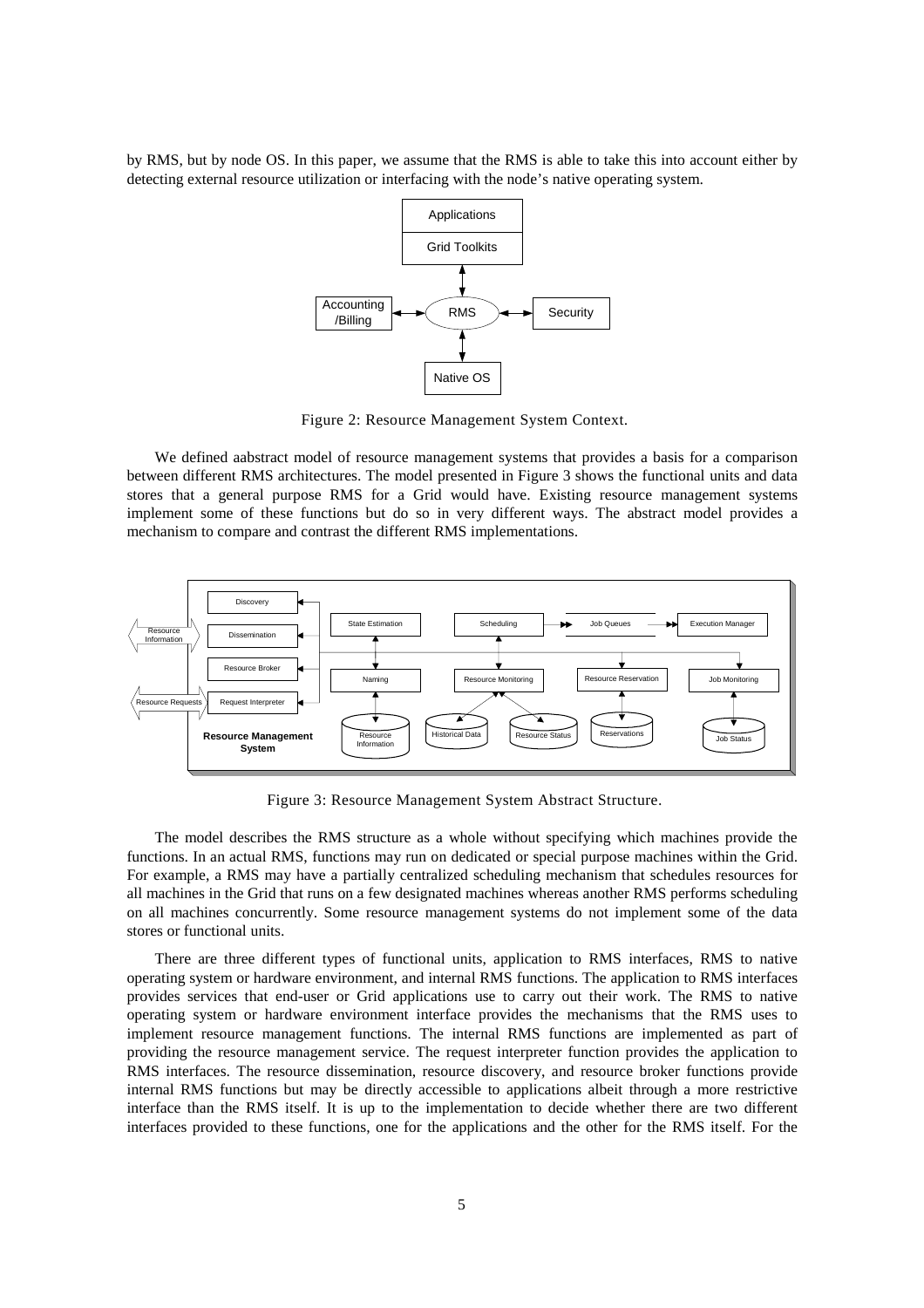purposes of the abstract model the request interpreter will function as the mediator between the application and the other RMS components. The RMS to native operating system interfaces are provided by the execution manager, job monitoring, and resource monitoring functions. Internal RMS functions are provided by the resource naming, scheduling, resource reservation and state estimation.

Resource information is distributed between machines in the Grid using a resource information protocol. This protocol is implemented by the resource and dissemination functions. In some RMS architectures that use market based scheduling approaches, a specialized resource broker functions exists that implements a trading protocol [9][10]. Other RMS architectures could also potentially use a specialized resource broker that provides alternative application oriented resource presentations for the discovery and dissemination functions.

 Application resource requests are described using a resource description language or protocol that is parsed by the resource interpreter into the internal formats used by the other RMS functions. Existing systems provide different interfaces for resource reservation but in our abstract model, this is considered an internal function of the RMS since conceptually immediate resource requests and reservation resource requests are not different. The request interpreter passes reservation requests on to the reservation function that maintains the database of resource reservations. The resource request protocol is bi-directional since applications should be able to effectively negotiate resources and associated service levels and thus requires feedback on requests from the RMS.

The resource dissemination and resource discovery functions provide the means by which machines within the Grid are able to form a view of the available resources and their state. In some RMS architectures there is no distinction made between these functions since they are implemented using a single protocol or function. There is, however, a significant difference between dissemination of resource information and the discovery of resource information. Resource dissemination provides information about machine resources or a pointer to a source of information resources. Resource discovery is the mechanism by which applications find resource information.

For example, an RMS could use a replicated network directory that contains resource information. The resource dissemination function could be implemented as a directory replication protocol. The resource discovery function would then consist of searching the nearest network directory. Alternatively, a Grid could maintain a central network directory where dissemination consists of advertising the network address and resource discovery consists of querying the central directory. The two examples could both be implemented using a network directory such as LDAP but would result in quite different RMS architectures.

The resource naming function is an internal function that enforces the namespace rules for the resources and maintains a database of resource information. The structure, content, and maintenance of the resource database are important differentiating factors between different RMS. The implementation of the resource database is a separate concern from the implementation of the naming function and is less important. The naming function interacts with the resource dissemination, discovery, and request interpreter so design choices in the namespace significantly affect the design and implementation of these other functions. For example, a flat namespace or a hierarchical namespace could both be implemented using a network directory for resource description databases. A flat namespace would impose a significantly higher level of messaging between machines in the Grid even with extensive caching.

As the request interpreter accepts requests for resources, they are turned into jobs that are scheduled and executed by the internal functions in the RMS. The job queue abstracts the implementation choices made for scheduling algorithms. The scheduling function examines the jobs queue and decides the state of the jobs in the queue. The scheduling function uses the current information provided by the job status, resource status, and state estimation function to make its scheduling decisions. The state estimation uses the current state information and a historical database to provide information to the scheduling algorithm. The structure of the job queue is dependent on the scheduling algorithm and varies from a simple FIFO queue to multiple priority ordered queues. The execution manager function is responsible for controlling the execution of the jobs on the machine. In some systems, the execution manager does not control the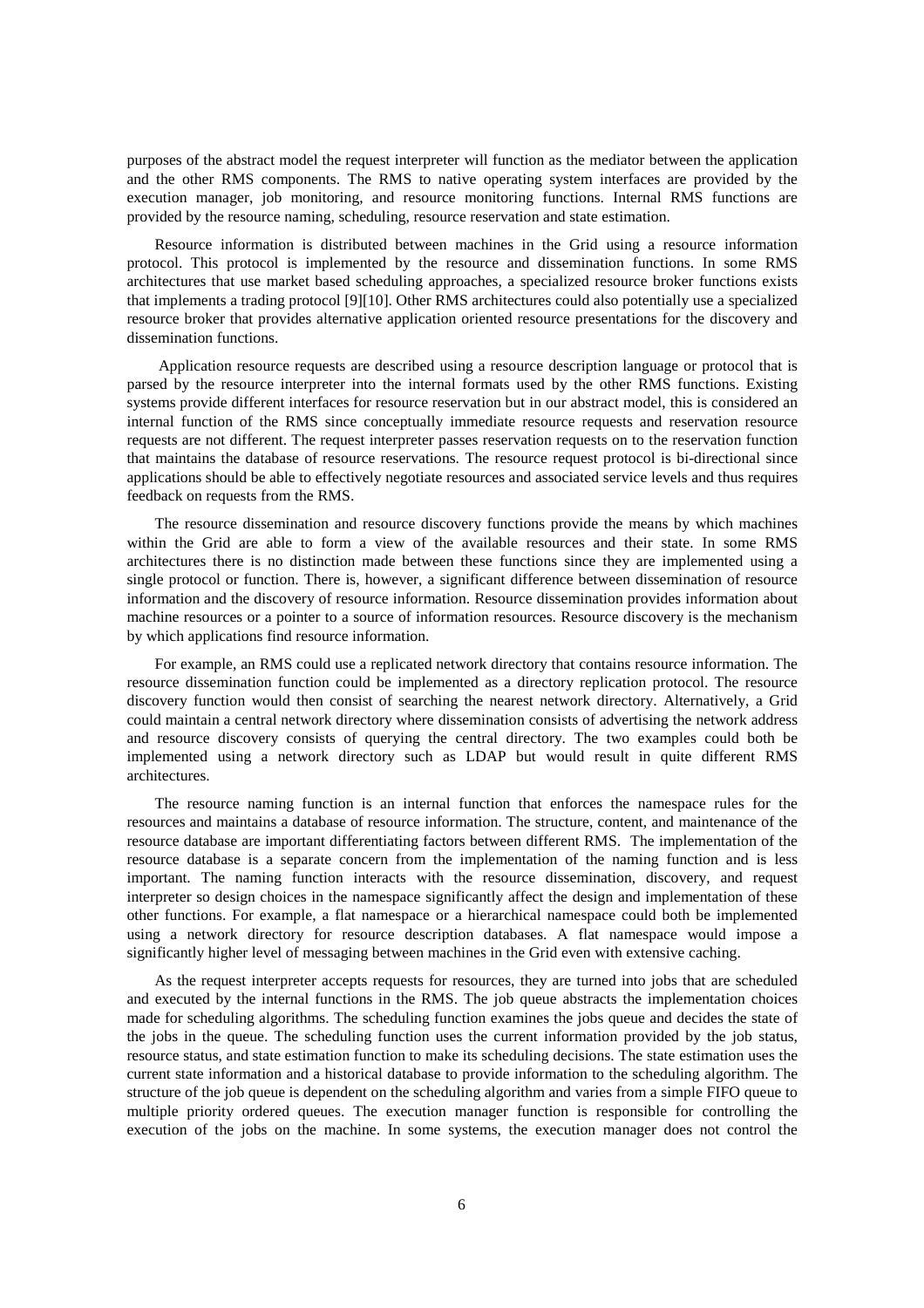execution of the jobs on a machine other than initiating the job using the native operating system services. The job monitoring and resource monitoring functions update their respective databases.

#### **5. Resource Management System Taxonomy**

The taxonomy classifies resource management systems by characterizing different attributes. The intent of the different parts of the taxonomy is to differentiate RMS implementations with a view to impact on overall Grid system scalability and reliability. Thus we classify a RMS according to machine organization within the Grid, resource model, dissemination protocols, namespace organization, data store organization, resource discovery, QoS support, scheduler organization, scheduling policy, state estimation, and the rescheduling.

In the following sections we will use the terms *resource requestor* to identify the machine that is requesting a resource, *resource provider* to identify the machine that is providing the resource, and *resource controller* to identify the machine that is responsible for allocating the resource. Current research Grid systems have machines that function in one or more of these roles.

Previous taxonomies focused on distributed and centralized variants of the different attributes of heterogeneous network computing systems. Grids are highly scaleable wide-area computing systems so current research implementations use some variant of distributed mechanisms. Thus we omit classifications of centralized mechanisms since these are not an area of interest.

#### **5.1. Machine Organization**

The organization of the machines in the Grid affects the communication patterns of the RMS and thus determines the scalability of the resultant architecture. Figure 4 shows the taxonomy for the machine organization. The organization describes how the machines involved in resource management make scheduling decisions, the communication structure between these machines, and the different roles the machines play in the scheduling decision.

Previous taxonomies used centralized and decentralized categories. In a centralized organization a single controller or designated set of controllers performs the scheduling for all machines. This approach is not used in Grid systems since centralized organizations suffer from scalability issues. In a decentralized organization the roles are distributed among machines in the Grid. Decentralized organizations have been previously divided into sender and receiver initiated categories. This is too simple since we need to distinguish how the resource requestors, resource providers, and the resource controllers organize their dialogue.

For example, a resource requestor may utilize an agent-based approach to search out resource providers and allocate the resources on behalf of the originator. This is a sender-initiated approach. A resource requestor may consult locally or globally available resources and then makes requests to the resource providers. This is also a sender-initiated approach with a significantly different architecture than the agent-based approach. In this paper we use a different approach and characterize the organization structure and resource management implementation separately. This section describes the organization and the next section describes the resource management implementation.



Figure 4: Organization Taxonomy.

In a flat organization all machines can directly communicate with each other without going through an intermediary. In a hierarchal organization machines in same level can directly communicate with the machines directly above them or below them, or peer to them in the hierarchy. The fan out below a machine in the hierarchy is not relevant to the classification. Most current Grid systems use this organization since it has proven scalability.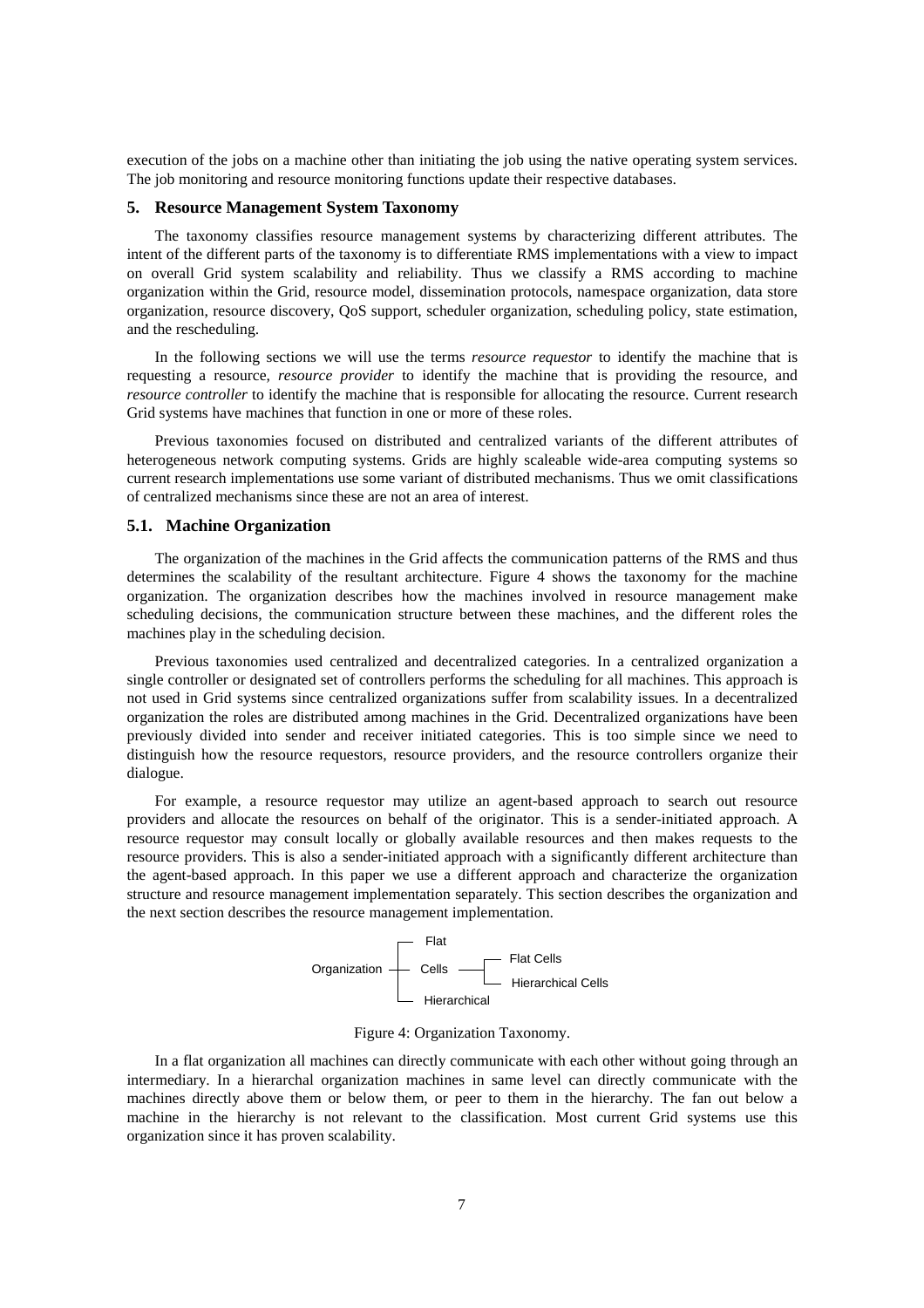In a cell structure, the machines within the cell communicate between themselves using flat organization. Designated machines within the cell function acts as boundary elements that are responsible for all communication outside the cell. The internal structure of a cell is not visible from another cell, only the boundary machines are. Cells can be further organized in a flat or hierarchical structures. A Grid that has a flat cell structure has only one level of cells whereas a hierarchical cell structure can have cells that contain other cells. The major difference between a cell structure and hierarchical structure is that a cell structure has a designated boundary with a hidden internal structure whereas in a hierarchical structure the structure of the hierarchy is visible to all elements in the Grid.

#### **5.2. Resources**

The taxonomies in this section describe the different aspects of the RMS that provide the interface to the resources managed by the Grid RMS. Arguably the interfaces to resource management components are even more important than the scheduling components since they are ultimately what the applications or toolkits use to implement their functionality. If the resource interfaces do not provide the correct abstractions and efficient implementations it is unlikely that a Grid will be used effectively.

#### **5.2.1 Resource Model**

The resource model determines how applications and the RMS describe and manage Grid resources. Figure 5 shows the resource model taxonomy. The taxonomy focuses on how the resources and operations on the resources are described. It is important to determine if the resource descriptions and resource status data store are integrated with their operations in an active scheme or if they function as passive data with operations being defined by other components in the RMS.

In a schema based approach the data that comprises a resource is described in a description language along with some integrity constraints. In some systems the schema language is integrated with a query language. The schema languages are further characterized by the ability to extend the schemas. In a fixed schema all elements of resource description are defined and cannot be extended. In an extensible scheme new schema types for resource description can be added. Predefined attribute-value based resource models are in the fixed schema category. The Condor ClassAd approach using semi-structured data approach is in the extensible schema category.

In an object model scheme the operations on the resources are defined as part of the resource model. As with schemas the object model can be predetermined and fixed as part of the definition of the RMS. In the object model extensible approach the resource model provides a mechanism to extend the definition of the object model managed by the RMS. It may be difficult to implement a high performance extensible object model scheme. In current fixed object model schemes the object models are typically very basic and provide very few primitive operations on resources.



Figure 5: Resource Model Taxonomy.

#### **5.2.2 Resource Namespace Organization**

The RMS for a Grid system provides a global namespace for resources required by network applications. The organization of the resource namespace influences the design of the resource management protocols and affects the discovery methods. For example in a flat namespace the use of agents to discover resources would require some sort of global strategy to partition the search space in order to reduce redundant searching of the same information. Figure 6 shows the taxonomy for namespace organization.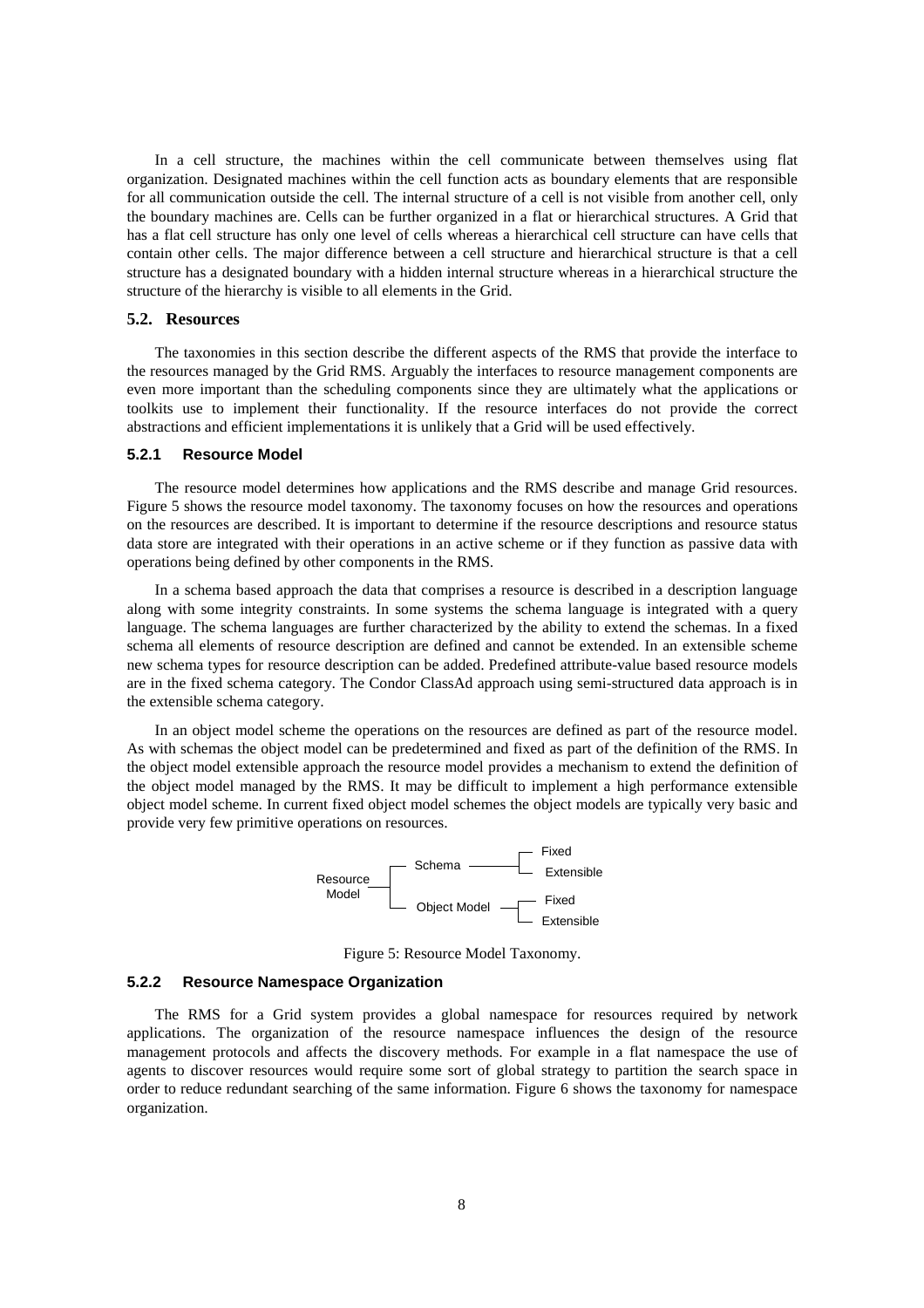A relational namespace divides the resources into relations and uses concepts from relational databases to indicate relationships between tuples in different relations. A hierarchical namespace divides the resources in the Grid into hierarchies. The hierarchies are typically organized around the physical (LAN segments) or logical (DNS domains) network structure of the Grid. The relational/hierarchical namespace hybrid consists of relations where the contents of the relations are broken into a hierarchy in order to distribute them across the machines in the Grid. Most network directory based namespaces utilize a hybrid structure.

A graph-based namespace uses nodes and pointers where the nodes may or may not be complex entities. Namespaces that are implemented using an object-oriented paradigm typically use graph namespaces with object as nodes and inter-object references being the pointers. A given resource in a hierarchical namespace may occur more than once in different part of the hierarchy with an embedded reference to another part of the hierarchy. This is not considered a graph namespace since the fundamental navigation method is to descend the hierarchy rather than to chase references as in object oriented approaches.



Figure 6: Namespace Organization Taxonomy.

# **5.2.3 Quality of Service Support**

The level of support for extensive QoS for all components of the Grid will become more important as network applications becoming more sophisticated and demanding. Our notion of QoS is not limited to network bandwidth but extends to the processing and storage capabilities of the nodes in the Grid. Thus we focus on the degree that a Grid can provide end-to-end QoS across all components rather than QoS only on the network as is typically done. It is very inefficient to guarantee network bandwidth and not guarantee processing cycles for the application components communicating over this link. Resource reservation is also considered to be fundamental QoS attribute. A Grid that provides the ability to specify QoS at job submission time but cannot reserve resources in advance is considered to provide only a partial solution to QoS.

Another aspect of QoS is the ability for a Grid application to negotiate a service level agreement (SLA) with the RMS. In some cases an application can accept lower overall performance or an inexact match between a specified resource and the actual resource supplied. This idea of general QoS or SLA can be extended to placing bounds on resource discovery or other grid provided services such as data migration. For example, if an application requires a resource the RMS could return similar resources within a local administrative domain. If a particular resource is required the discovery process could be extended outside of the local administrative domain. An underlying assumption of this scenario is that there is a cost differential applied when crossing administrative domains when doing discovery. This may be particularly true of agent based resource discovery.

There are two parts to QoS, admission control and policing. Admission control determines if the requested level of service can be given and policing ensures that the job does not violate its agreed upon level of service. Figure 7 shows the taxonomy for QoS support. A RMS that does not allow applications to specify QoS requirements in resource requests does not support QoS. It can be argued that scheduling is a form of admission control but if the resource request interface provides no way to specify required resource service levels it does not support QoS. A RMS that provides explicit QoS attributes for resource requests but cannot enforce service levels via policing provides soft QoS support. Most current Grid systems provide soft QoS since most non real-time operating systems do not allow the specification of service levels for running jobs and thus cannot enforce non-network QoS guarantees. Hard QoS support is provided when all nodes in the Grid can police the service levels guaranteed by the RMS.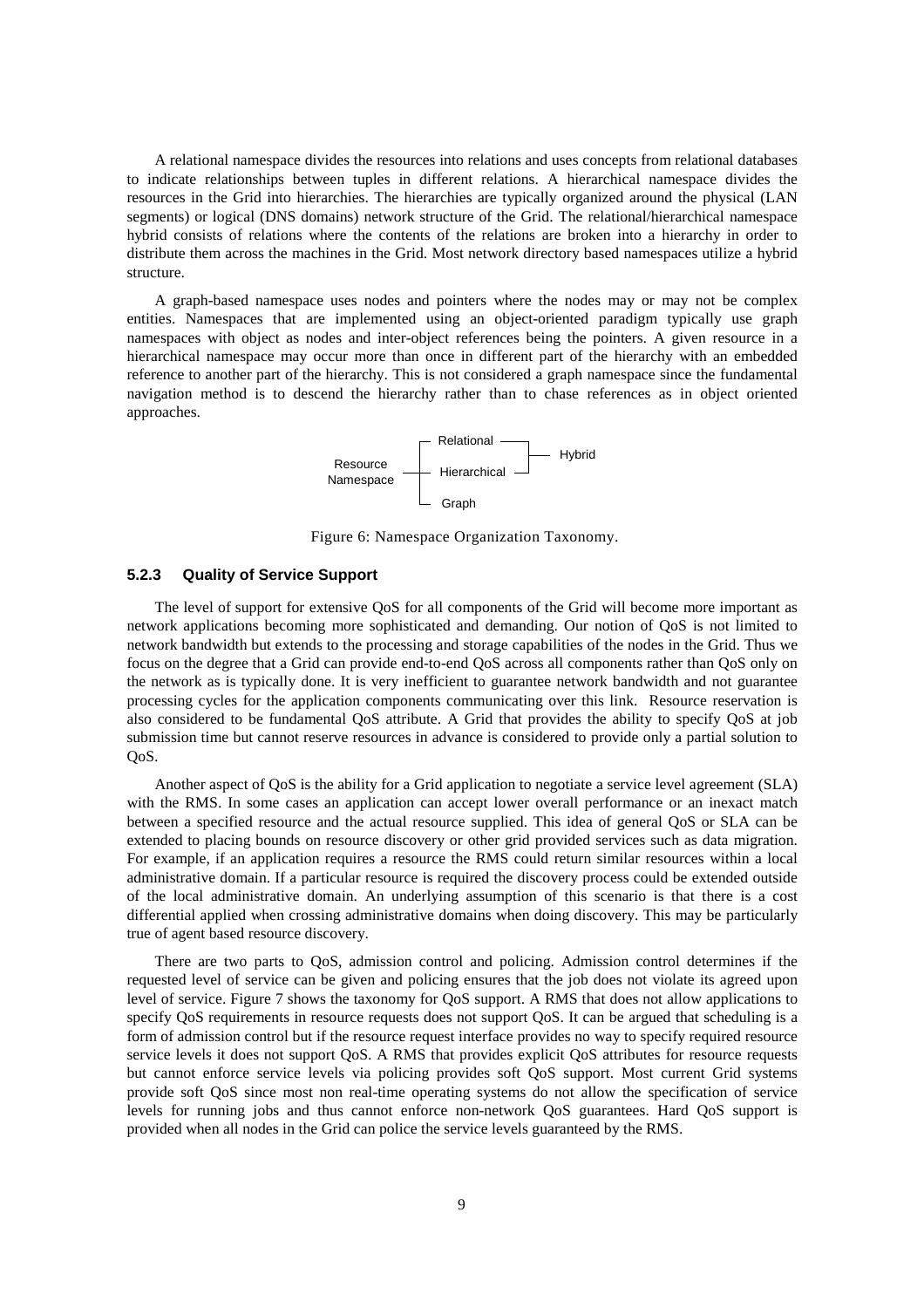

Figure 7: QoS Support Taxonomy.

### **5.2.4 Resource Information Store Organization**

The resource description, resource status, and resource reservation data store organization help characterize the overall performance of the RMS. The organization determines the cost of implementing the resource management protocols since resource dissemination and discovery may be provided by the data store implementation. Figure 8 shows the taxonomy for data store organizations. Distributed object data stores utilize persistent object services that are provided by language independent object models such as CORBA or a language based model such as that provided by persistent Java object implementations. Network directories data stores are based on X.500/LDAP standards or utilize specialized distributed database implementation. The important difference between distributed object and network directory approaches is that in network directories the schema and operations are separated with the operations defined externally to the data store schema. In an object oriented approach the schema defines the data and the operations.



Figure 8: Resource Information Store Taxonomy.

#### **5.2.5 Resource Discovery and Dissemination**

A major function of a RMS in a Grid is to provide a mechanism for resources in the Grid to be discovered and utilized by network application. Resource discovery and dissemination provide complementary functions. Discovery is initiated by a network application to find suitable resources within the Grid. Dissemination is initiated by a resource trying to find a suitable application that can utilize it. The overhead of matching resources and applications determines the efficiency of the RMS and determines the maximum resource utilization that a RMS can achieve in the Grid environment. Figure 9 shows the taxonomy for resource discovery and Figure 10 shows the taxonomy for resource dissemination.

The implementation of the resource description database in current systems seems to determine the approach to resource discovery. Network directory based systems mechanisms such as Globus MDS use parameterized queries that are sent across the network to the nearest directory, which uses its query engine to execute the query against the database contents. Query based system are further characterized depending on whether the query is executed against a distributed database or a centralized database. The updating of the resource description database is characterized by the resource dissemination approach. Agent based approaches send active code fragments across machines in the Grid that are interpreted locally on each machine. Agents can also passively monitor and either periodically distribute resource information or in response to another agent. Thus agents can mimic a query based resource discovery scheme. The major difference between a query based approach and an agent based approach is that agent based systems allow the agent to control the query process and make resource discovery decisions based on its own internal logic rather than rely on an a fixed function query engine. Most agent systems are based on an underlying mobile code environment like Java. Agent based resource discovery is inherently distributed.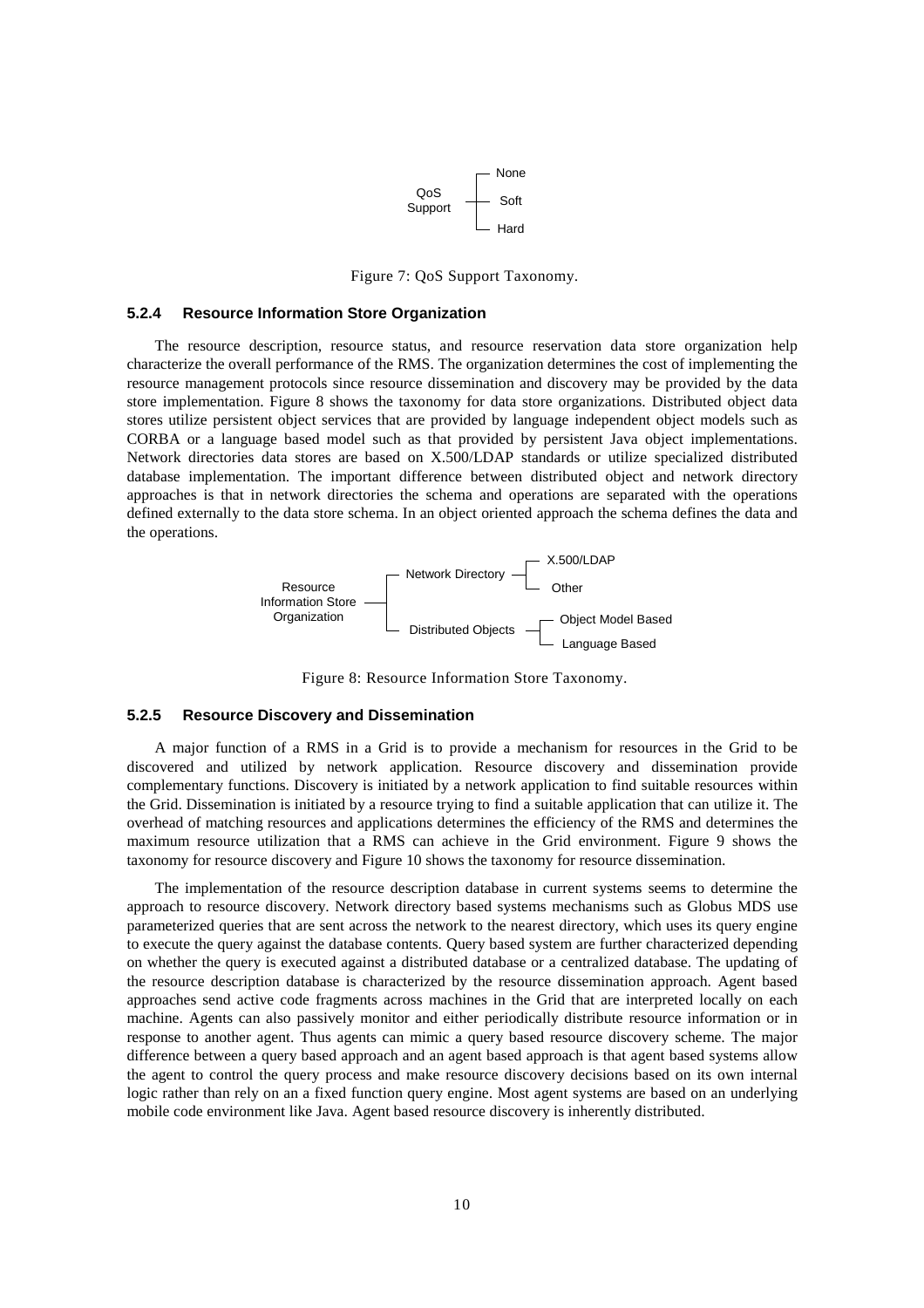

Figure 9: Resource Discovery Taxonomy.

Resource dissemination is categorized by the approach taken to updating the resource information. The mechanisms used to implement dissemination determine the amount of data that is sent between machines in the Grid. The latency of resource information across machines in the Grid is also determined by the dissemination mechanism. Note that it is possible to have more than one dissemination mechanism. For example, aggregate resource status may be sent using a different protocol than detailed resource description information in order to reduce the data transferred and the latency time.

> Resource <sub>F</sub> Batch/Periodic Dissemination L Online/On demand Push Pull

Figure 10: Resource Dissemination Taxonomy.

In a batch/periodic approach, resource information is batched up on each Grid machine and then periodically disseminated through the Grid. Information can be sent from the originating machine to other machines in which case it is pushing the information or another machine in the Grid can request the information from the originating machine in which case it pulls the information from the machine. In an online or on demand approach information is disseminated from the originating machine immediately. In this case the information is pushed to other machines in the Grid. The set of machines that the information is sent to depends on the organization of the Grid and the resource database implementation.

# **5.2.6 Valid Combinations**

The resource model used by a RMS determines many of the other classifications in the taxonomy. The choice between a schema based model and an object-oriented model for resources is very fundamental. Schema based models use either relational or hierarchical namespaces for the resources. Large scale Grid RMS that use a schema model will use a hybrid namespace where the relations are grouped hierarchically allowing efficient distribution and replication of resource information. Object oriented models use a graphbased namespace.

The choice of schema model typically results in using a network directory information store organization since this is highly efficient mapping of the logical content of the resource information store to the physical implementation. It is possible to use a distributed object store organization for a schema but this would be less inefficient than using network directories which have been optimized for storing schemas in a distributed network environment. Conversely object models would use a distributed object store organization since the efficient mapping of an object to a network directory typically requires translating the object representation to the network directory supported schema. This has been difficult to implement in an effective and efficient manner.

The current state of the art in operating systems and networking equipment makes the support of QoS difficult. Many network devices do not support QoS and those that do support only a few differentiated service classes. The concept of QoS is not directly supported in operating systems other than dedicated real time systems. The other complication is that the Grid RMS operates at the application level rather than at the operating system level. Existing mechanisms such as application level scheduling priorities do not allow the direct specification of QoS such as allocating 80% of the processor cycles to an application. Other issues arise with the attribution of native operating system level activity to individual jobs. Thus soft QoS is the best that a Grid RMS can offer today unless it runs on a specially engineered network and node platform, in which case hard QoS can be offered to jobs.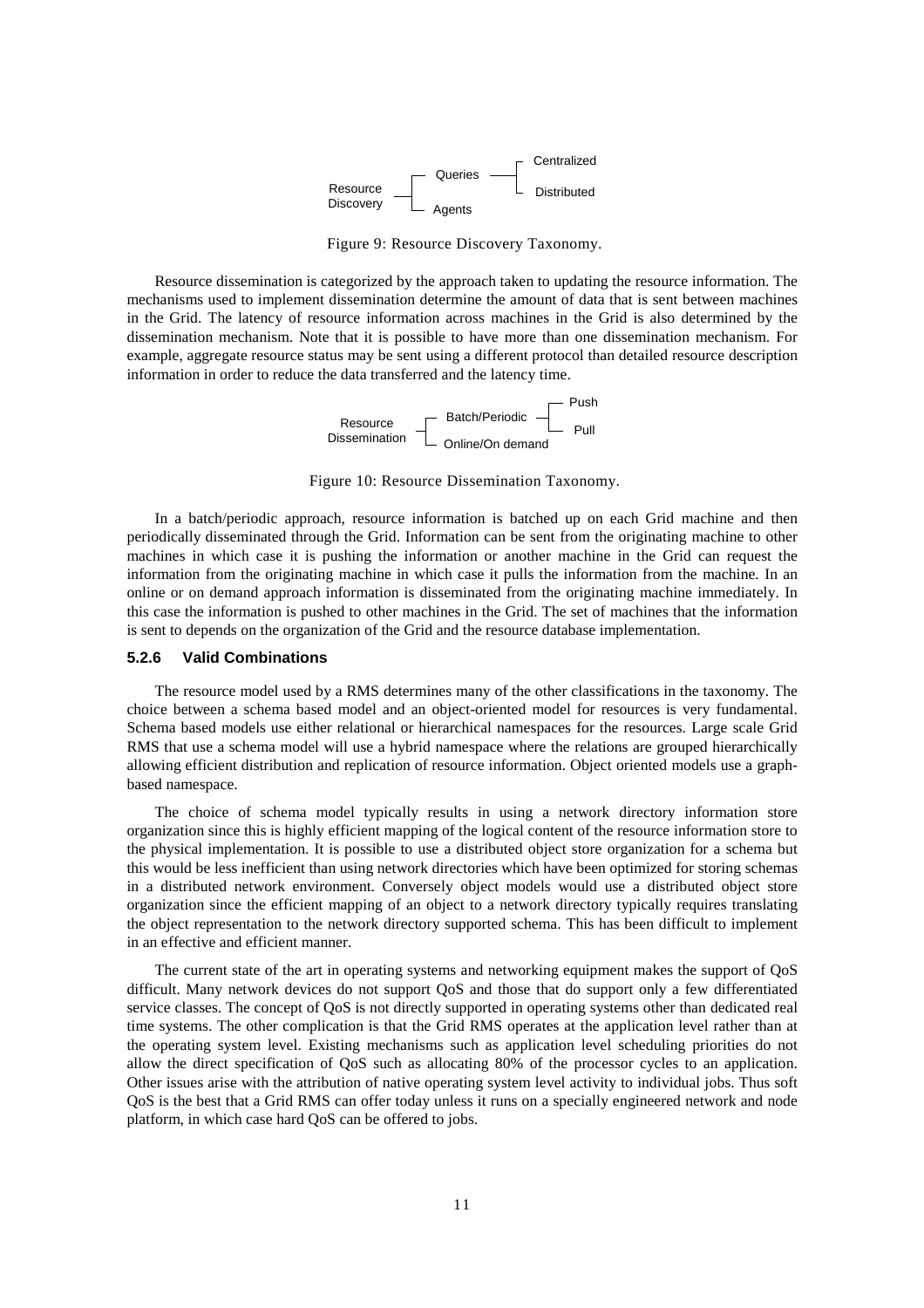Resource discovery is either a distributed query or agent based. Centralized queries will not work in a large scale distributed system such as the Grid. Future Grid RMS may provide a hybrid environment where distributed queries give partial results about resource information with full resource information being obtaining by using agents. There are no current Grid systems that we are aware of that use this approach.

Resource dissemination needs to be scalable and efficient. There are a number of different data stores in the RMS that contain information that needs to be distributed across the Grid. It is possible to use different schemes to distribute the information based on the frequency with which the data in the store changes. For example, the resource and job status information may change frequently which could result in a periodic push of information through the Grid. The addition of new resources to the Grid is infrequent and could be performed either on demand or periodically pulled depending on the implementation of the relevant data store. For example, network directories typically have a replication protocol to synchronize content.

Based on this discussion we end up with the following valid combinations for the resource model, namespace organization, and the resource information store organization; *schema model with a hybrid namespace using a network directory* or an *object model with graph namespace using distributed objects*. All QoS schemes are valid. Resource discovery schemes are either *distributed queries* or *agents.* All schemes are valid for resource dissemination with the potential to have more than one scheme used concurrently in a RMS for different types of information.

# **5.3. Scheduling**

This section contains the taxonomies that describe how the scheduling components of the RMS are organized, the degree of extensibility, rescheduling approaches, and state estimation. We do not address the scheduling algorithms since many of the current scheduling approaches for networking and parallel computing jobs are also applicable to a Grid RMS. The scheduling components are internal to the RMS but determine the external Grid performance as determined by applications and also the measured utilization of the resources provided by the Grid.

The scheduling components of the Grid decide which resources are assigned to which jobs. The assigning of resources to jobs is a policy decision. The policy can be explicitly specified via an external rule base or a programmable interface. The policy can be implicitly implemented by choice of state estimation algorithms and rescheduling approach as well. Both approaches can also provide a way for external programs to override the scheduling policy. The scheduling taxonomy presented here captures the scheduling features of a Grid but the actual combination of the features determine how resources are assigned to jobs.

#### **5.3.1 Scheduler Organization**

Previous taxonomies focused on the degree of centralization in the scheduler. Current Grid systems use decentralized scheduling schemes where more than one machine in the Grid can perform scheduling and they use a distributed scheme for resource information dissemination.

In our approach we focus upon the resource controller function, the mapping of resource controller to machine and the number of logical request and job queues used by the RMS at the Grid level. The resource controller is responsible for allocation and scheduling of the resource providers. A particular machine in the Grid may support one or more resource providers, a resource controller and a resource requestor. The resource controllers interact with each other to match providers to a request and then schedule the resources provided by the resource providers. Once a schedule has been determined the resource providers and the resource requestors are informed of the schedule. Figure 11 shows the scheduler organization taxonomy.

 In a centralized controller scheme there are one or more machines that provide the resource controller function for resource requestors and resource providers. All requests are routed to the resource controller machines that schedule the resource provider machines. Logically there is one central request and job queue that is distributed among the designated resource controllers in the Grid. In a hierarchical controller approach the resource controllers are organized as a hierarchy. Resource controllers in higher levels of the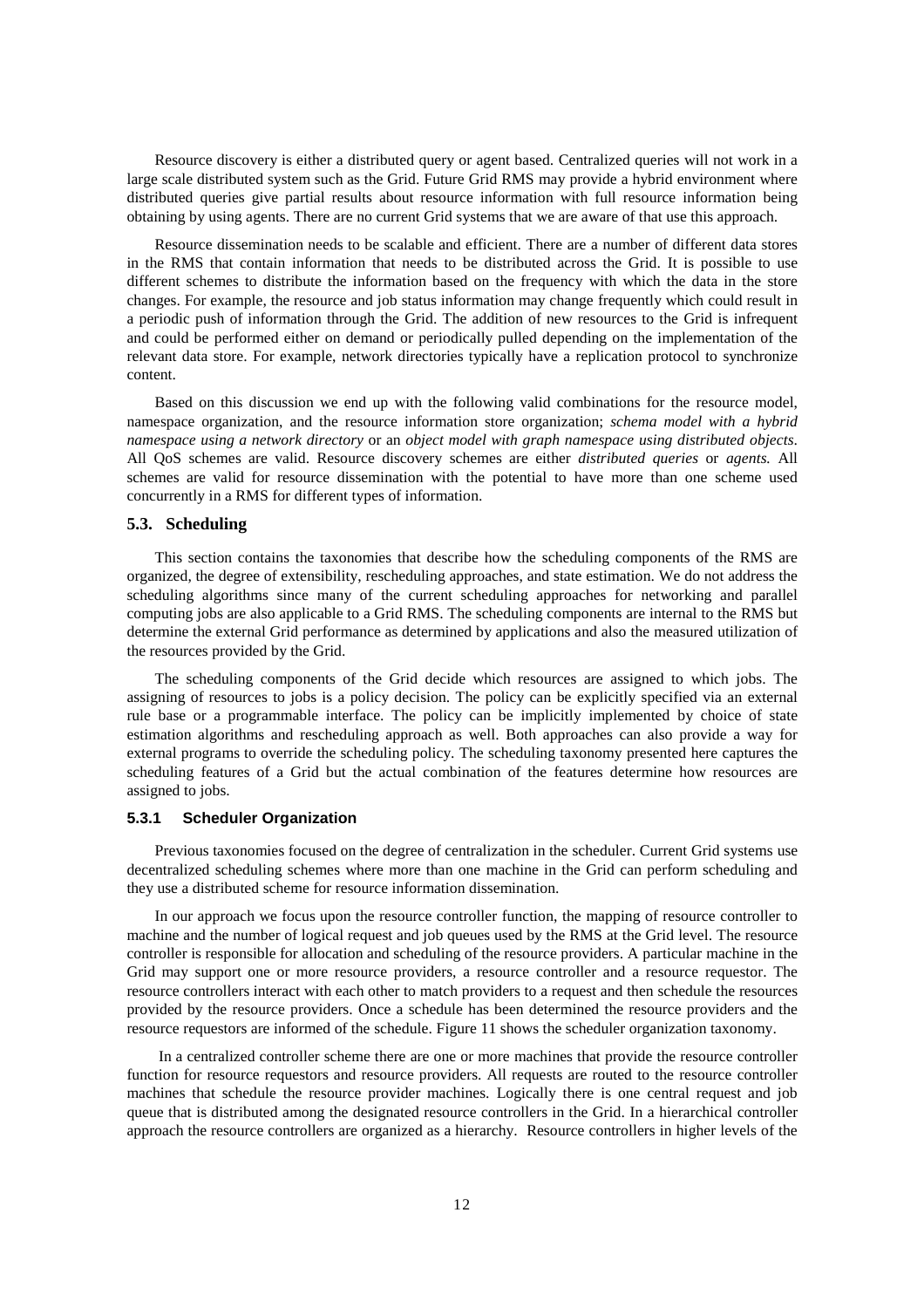hierarchy schedule bigger units of resource providers with lower level resource controllers scheduling smaller units of resource providers until individual resource providers are scheduled. Logically there is one request and job queue per hierarchy level. A one level hierarchical controller organization and a centralized controller organization can be considered to be equivalent. In a fully decentralized approach there are no dedicated resource controller machines, the resource requestors and resource providers directly determine the allocation and scheduling of resources. Logically there are as many different request and job queues as there are resource requestors and resource providers in the Grid.



Figure 11: Scheduler Organization Taxonomy.

### **5.3.2 State Estimation**

Previous taxonomies of state estimation concentrated on the degree of information available for estimated state and the communication organization by which this information was distributed. In Grid systems, state estimation is always done on partial or stale information due to information propagation delay in large distributed systems. The focus of this taxonomy is on the mechanism used to estimate state that affects the implementation of the current and historical data stores in our abstract model. Figure 12 shows the state estimation taxonomy.

Non-predictive state estimation uses only the current job and resource status information since there is no need to take into account historical information. Non-predictive approaches use either heuristics based on job and resource characteristics or a probability distribution model based on an offline statistical analysis of expected job characteristics. A predictive approach takes current and historical information such as previous runs of an application into account in order to estimate state. Predictive models use either heuristic, pricing model or machine learning approaches. In a heuristic approach, predefined rules are used to guide state estimation based on some expected behavior for Grid applications. In a pricing model approach, resources are bought and sold using market dynamics that take into account resource availability and resource demand [10]. In machine learning, online or offline learning schemes are used to estimate the state using potentially unknown distributions. Note that heuristics or statistics-based techniques can be used for both predictive and non-predictive state estimation approaches.



Figure 12: State Estimation Taxonomy.

# **5.3.3 Rescheduling**

The rescheduling characteristic of a RMS determines when the current schedule is re-examined and the job executions reordered. The jobs can be reordered to maximize resource utilization, job throughput, or other metrics depending on the scheduling policy. The rescheduling approach determines the suitability of a RMS for different types of Grid systems. Figure 13 shows the rescheduling taxonomy. Periodic or batch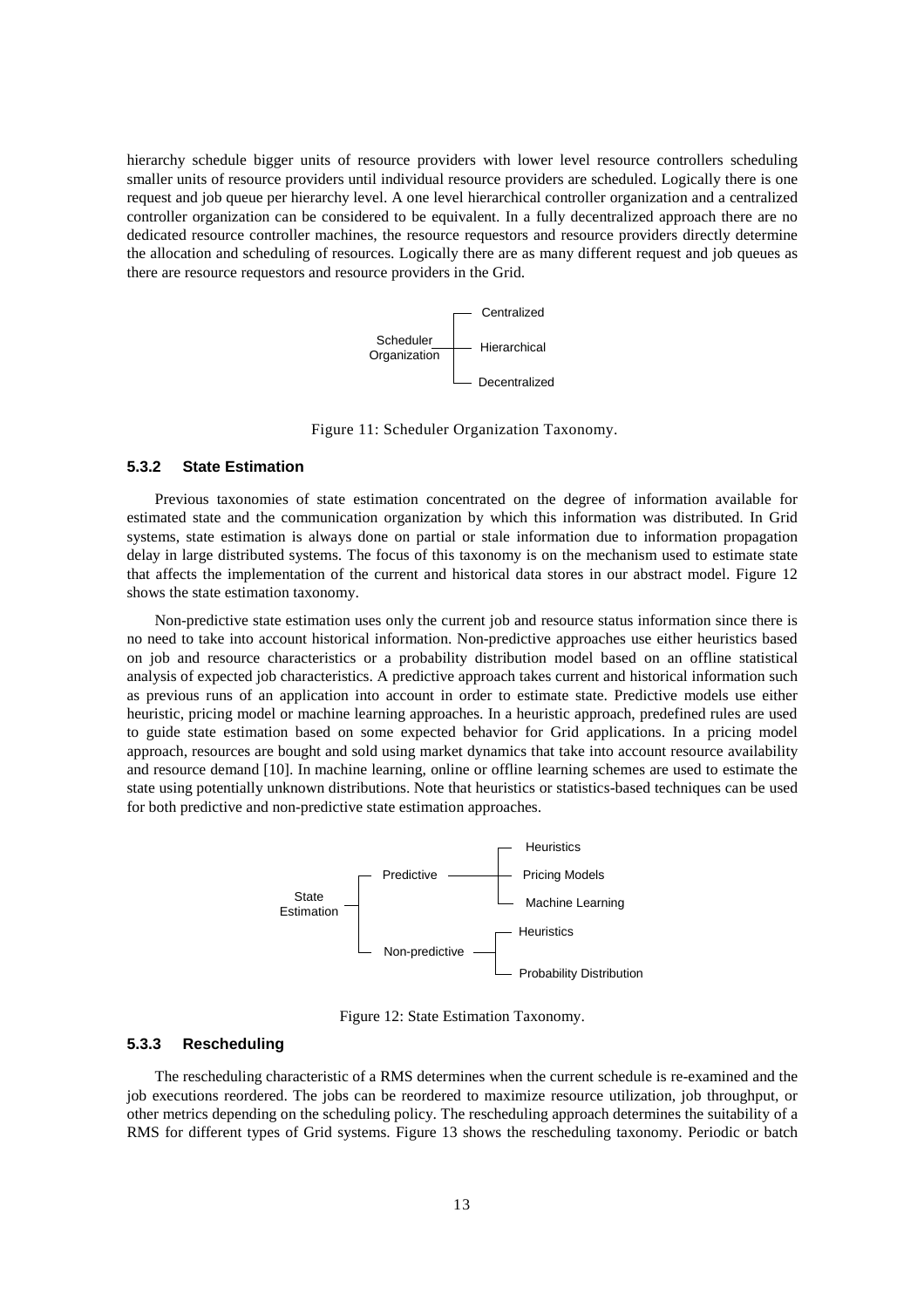rescheduling approaches group resource requests and system events and process them at intervals. This interval may be periodic or may be triggered by certain system events. The key point is that rescheduling is done to batches instead of individual requests or events. Event driven online rescheduling performs rescheduling as soon the RMS receives the resource request or system event.



Figure 13: Rescheduling Taxonomy.

Batch rescheduling allows potentially more effective utilization of the Grid resources since more requests can be considered at one time. Predictive state estimation schemes may also work better with periodic or batch rescheduling. Hard QoS would be difficult to provide using a batch rescheduling approach since the violation of service level would not cause immediate rescheduling of the offending job. Online schemes can be more reactive and show less latency for jobs. It may be quite difficult to implement a general-purpose online RMS scheme that can address the different types of Grid systems.

# **5.3.4 Scheduling Policy**

The RMS uses the scheduling policy to determine the relative ordering of requests and jobs when rescheduling. Figure 14 shows the scheduling policy taxonomy. This taxonomy focuses the degree that the scheduling policy can be altered by entities outside the RMS. In a large Grid system with many different administrative domains we can expect different resource utilization policies. Thus it is unlikely that an unalterable scheduling policy will suffice for the different needs.



Figure 14: Scheduling Policy Taxonomy.

In a fixed approach the policy implemented by the resource manager is predetermined. Fixed policies are further subdivided into maximizing system throughput schemes or maximizing application oriented schemes. Application oriented schemes try to optimize some specific metric such as application completion time. Some fixed policy schemes allow fine-tuning by providing specific control parameters to fine-tune the gross level scheduling objective such as maximizing overall resource utilization. Extensible scheduling policy schemes allow external entities the ability to change the scheduling policy. In the ad-hoc extensible scheme the resource manager implements a fixed scheduling policy but provides an interface whereby an external agent can change the resulting schedule. This is typically done only for specific resources that demand special treatment. In a structured extensible scheme the resource manager provides a model of the scheduling process with associated semantics. External agents are allowed to override the default RMS supplied behaviors with their own thus changing the default scheduling policy.

# **5.3.5 Valid Combinations**

Unlike the taxonomies for the resources for a RMS, the scheduling taxonomies are orthogonal to each other. Thus different combination of scheduler organization, state estimation, rescheduling, and scheduling policy classifications can be implemented in a Grid RMS. In current Grid systems it is possible to change portions of the scheduling subsystem without affecting the other components of the RMS or the other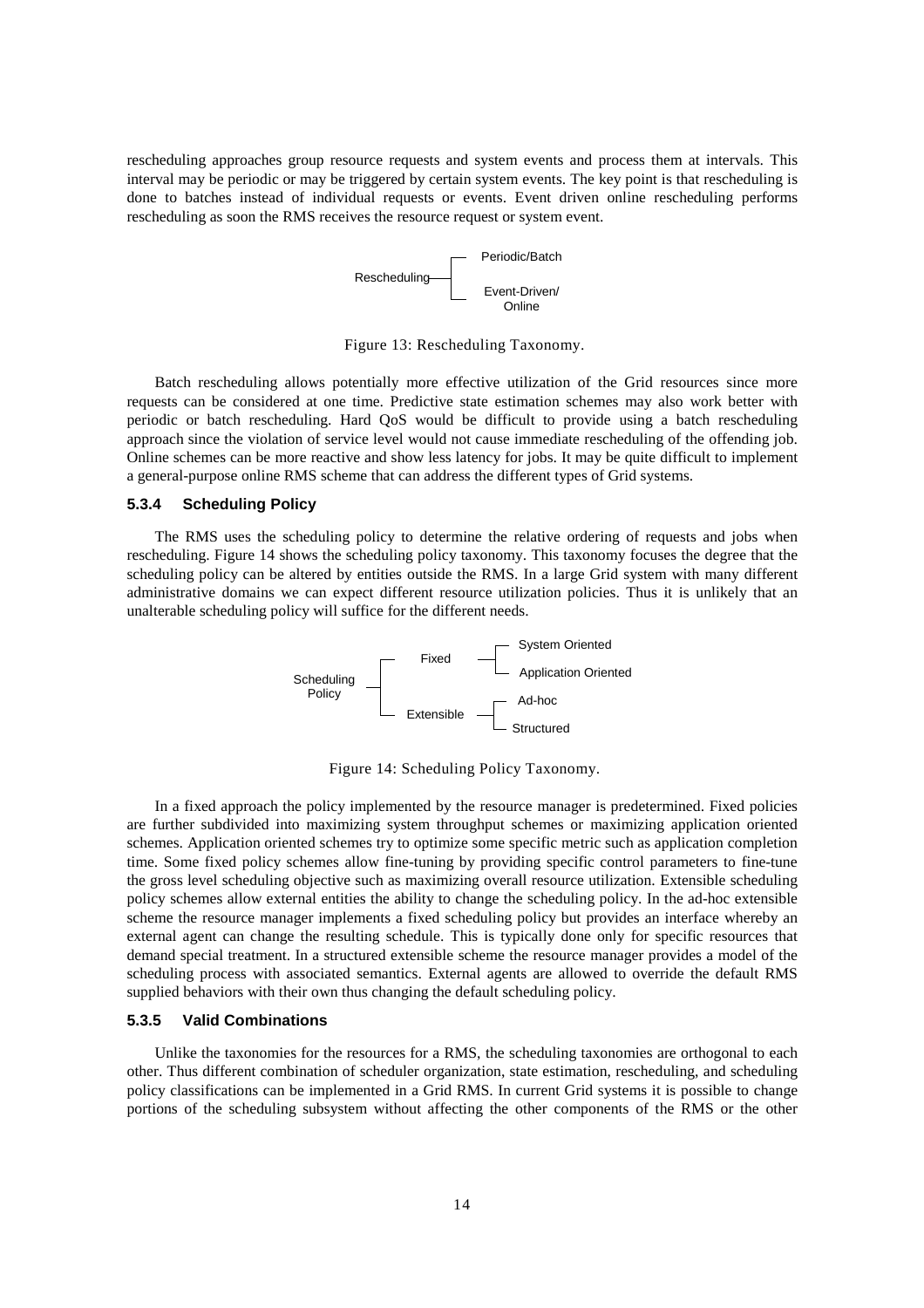scheduling components. For example, the Nimrod/G super-scheduler was used in conjunction with the existing Globus scheduling and resource components.

# **6. Grid Resource Management Systems Survey**

There are many existing Grid and network computing projects currently underway with many new projects starting all the time. The example systems survey is no exhaustive, but comprehensive enough to have case systems so that most classifications in the Grid RMS taxonomy are covered (Figure 1). We are trying to capture as many different classifications of the resource taxonomies and scheduling taxonomies as possible. In the following survey we will give a brief description of each system and then classify the resource management system attributes according to our taxonomy. We will focus our attention on the RMS aspect of the surveyed system rather than the overall Grid level characteristics of a system. A summary of architectural design choices made by a few popular Grid resource management systems is shown in Table 1. Attributes that are not described in a section for a system are not part of the surveyed system or provided by some other component such as the underlying Grid fabric or operating systems. The goal of this section is to demonstrate the use of the taxonomy to classify a large number of examples from the literature particularly recent works in grid resource management.

| <b>System</b>                  | <b>Grid Type</b>                                                                      | Organization                            | <b>Resources</b>                                                                                                                                                 | <b>Scheduling</b>                                                                                                                                                          |
|--------------------------------|---------------------------------------------------------------------------------------|-----------------------------------------|------------------------------------------------------------------------------------------------------------------------------------------------------------------|----------------------------------------------------------------------------------------------------------------------------------------------------------------------------|
| 2K                             | On Demand<br>Service Grid                                                             | Flat<br>(Hierarchical<br>in the Future) | Extensible object model, graph<br>namespace, soft network QoS, object<br>model store, agent based discovery,<br>online/demand dissemination                      | One level hierarchical scheduler for<br>network resources, decentralized<br>scheduler for other resources                                                                  |
| AppLeS                         | Computational<br>Grid<br>(scheduling)                                                 |                                         | Uses resource model provided by the<br>underlying Globus, Legion, or Netsolve<br>middleware services                                                             | Centralized scheduler, predictive<br>heuristic state estimation, online<br>rescheduling, fixed application<br>oriented policy                                              |
| <b>Bond</b>                    | On Demand<br>Service Grid                                                             | Flat                                    | Extensible object model, graph<br>namespace, hard QoS, language based<br>object store, agent based discovery,<br>periodic push dissemination                     | Decentralized scheduler, predictive<br>pricing models, online<br>rescheduling, fixed application<br>oriented policy                                                        |
| <b>CERN</b><br><b>DataGrid</b> | Data Grid<br>Computational<br>Grid                                                    | Hierarchical                            | Extensible schema model, hierarchical<br>namespace, no QoS, LDAP network<br>directory store, distributed query-based<br>discovery, periodic push dissemination.  | Hierarchical schedulers, extensible<br>scheduling policy                                                                                                                   |
| Condor                         | Computational<br>Grid                                                                 | Flat                                    | Extensible schema model, hybrid<br>namespace, no QoS, other network<br>directory store, centralized query based<br>discovery, periodic push dissemination        | Centralized scheduler                                                                                                                                                      |
| Darwin                         | <b>Network</b><br>Oriented<br>Service Grid                                            | Hierarchical                            | Fixed schema model, graph namespace,<br>hard QoS                                                                                                                 | Hierarchical scheduler, non-<br>predictive state estimation, online<br>rescheduling, fixed system oriented<br>policy.                                                      |
| <b>Globus</b>                  | <b>Grid Toolkit</b><br>(for developing<br>computational,<br>data, & service<br>Grids) | Hierarchical<br>Cells                   | Extensible schema model, hierarchical<br>namespace, soft QoS, LDAP network<br>directory store, distributed query based<br>discovery, periodic push dissemination | It offers lower level services for<br>resource allocation or co-allocation<br>including resource reservation.<br>Higher-level tools (like Nimrod/G)<br>perform scheduling. |

Table 1: Grid resource management systems and their architecture choices.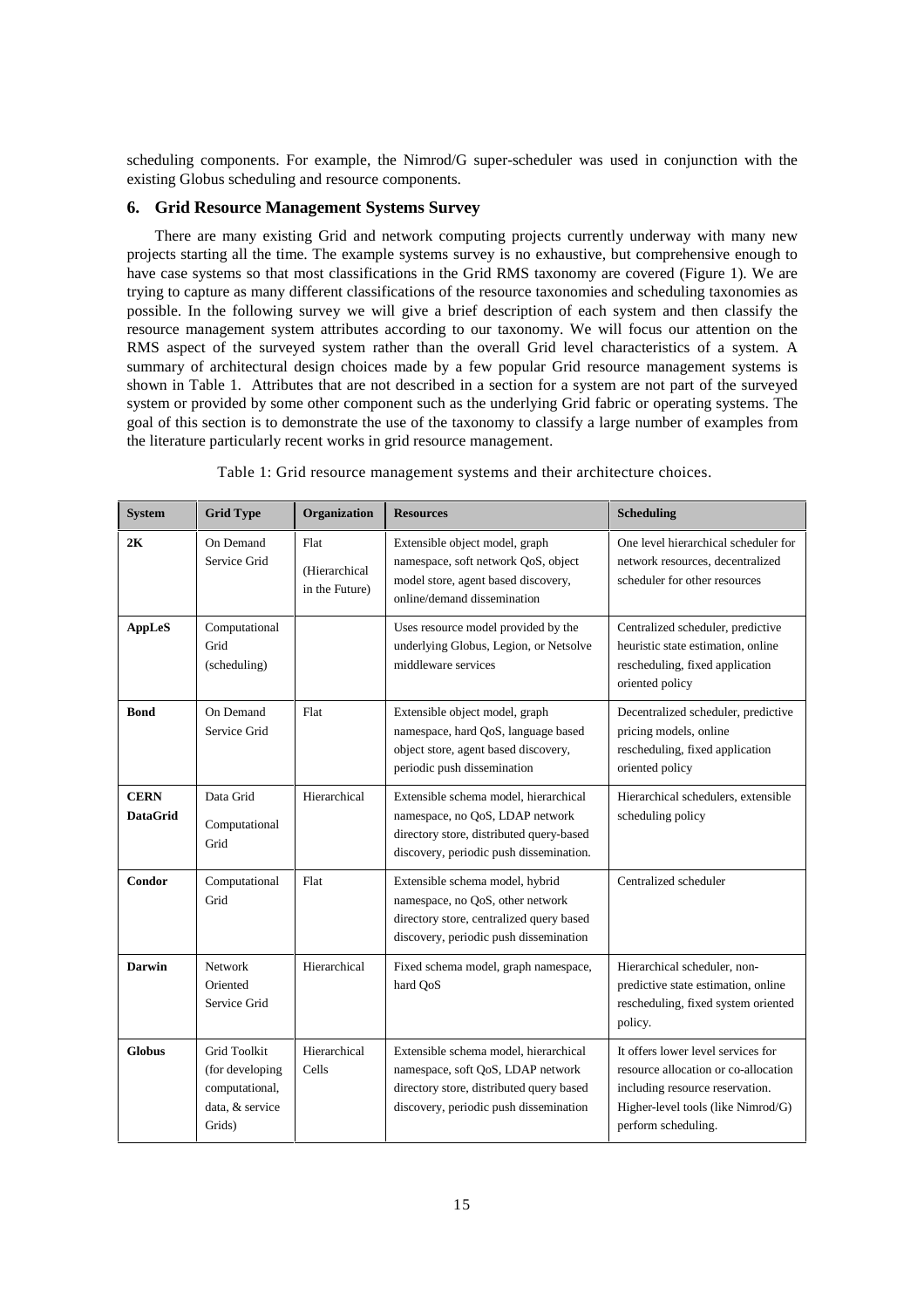| <b>Javelin</b>           | Computational<br>Grid                                         | Hierarchical          | Fixed object model, graph namespace,<br>soft QoS, other network directory store,<br>distributed query based discovery,<br>periodic push dissemination                                     | Decentralized scheduler, fixed<br>application oriented policy                                                                                                            |
|--------------------------|---------------------------------------------------------------|-----------------------|-------------------------------------------------------------------------------------------------------------------------------------------------------------------------------------------|--------------------------------------------------------------------------------------------------------------------------------------------------------------------------|
| Lancaster<br><b>DMRG</b> | Multimedia<br>Service Grid                                    | Flat                  | Extensible object model, graph<br>namespace, hard QoS                                                                                                                                     | Decentralized scheduler, ad-hoc<br>extensible policy                                                                                                                     |
| Legion                   | Computational<br>Grid                                         | Flat<br>Hierarchical  | Extensible object model, graph<br>namespace, soft QoS, object model store,<br>distributed query based discovery,<br>periodic pull dissemination.                                          | Hierarchical scheduler, ad-hoc<br>extensible scheduling policies                                                                                                         |
| <b>MOL</b>               | Computational<br>Grid                                         | Hierarchical<br>Cells | Extensible schema model, hierarchical<br>namespace, no QoS, object model store,<br>distributed query based discovery,<br>periodic push dissemination                                      | Decentralized scheduler, extensible<br>ad-hoc scheduling policies                                                                                                        |
| <b>MSHN</b>              | Computational<br>& Service Grids                              | Flat                  | Fixed schema model, hybrid namespace,<br>hard QoS, other network directory store,<br>distributed query based discovery, online<br>dissemination                                           | Centralized scheduler, predictive<br>heuristics for state estimation, event<br>driven rescheduling, fixed system<br>oriented scheduling policy                           |
| <b>NetSolve</b>          | Computational<br>& Service Grids                              | Hierarchical          | Extensible schema model, hierarchical<br>namespace, soft QoS, centralized query<br>based discovery, periodic push<br>dissemination.                                                       | NetSolve Agents perform<br>scheduling.                                                                                                                                   |
| Nimrod/G<br>& GRACE      | High-<br>throughput<br>Computational<br>and Service<br>Grids. | Hierarchical<br>Cells | Uses resource model provided by the<br>underlying Globus or Legion middleware<br>services. It offers both soft and hard QoS<br>depending on their availability on<br>computational nodes. | Application-level scheduling<br>policies driven by computational<br>economy and deadline. It follows<br>hierarchically distributed<br>scheduling model.                  |
| <b>Ninf</b>              | Computational<br>& Service Grid                               | Hierarchical          | Extensible schema model, relational<br>namespace, no QoS, centralized query<br>based resource discovery, periodic push<br>for dissemination.                                              | Decentralized scheduler,                                                                                                                                                 |
| Ninja                    | On Demand<br>Service Grid                                     | Hierarchical          | Extensible object model, graph<br>namespace, no QoS, language based<br>store, distributed query based discovery,<br>periodic push dissemination                                           | Not applicable                                                                                                                                                           |
| <b>PUNCH</b>             | Computational<br>& on Demand<br>Service Grids                 | Hierarchical          | Extensible schema model, hybrid<br>namespace, soft QoS, distributed query<br>based discovery, periodic push<br>dissemination.                                                             | Both Hierarchical and decentralized<br>approach in scheduler organization.<br>PUNCH employs non-preemptive,<br>decentralized, adaptive, sender-<br>initiated scheduling. |

# **6.1. 2K: A Distributed Operating System**

2K is a distributed operating system [40], [42] that provides a flexible and adaptable architecture for providing distributed services across a wide variety of platforms ranging from a Palm PDA to large scale Unix and Microsoft Windows platforms. The emphasis in the 2K project is on providing a flexible and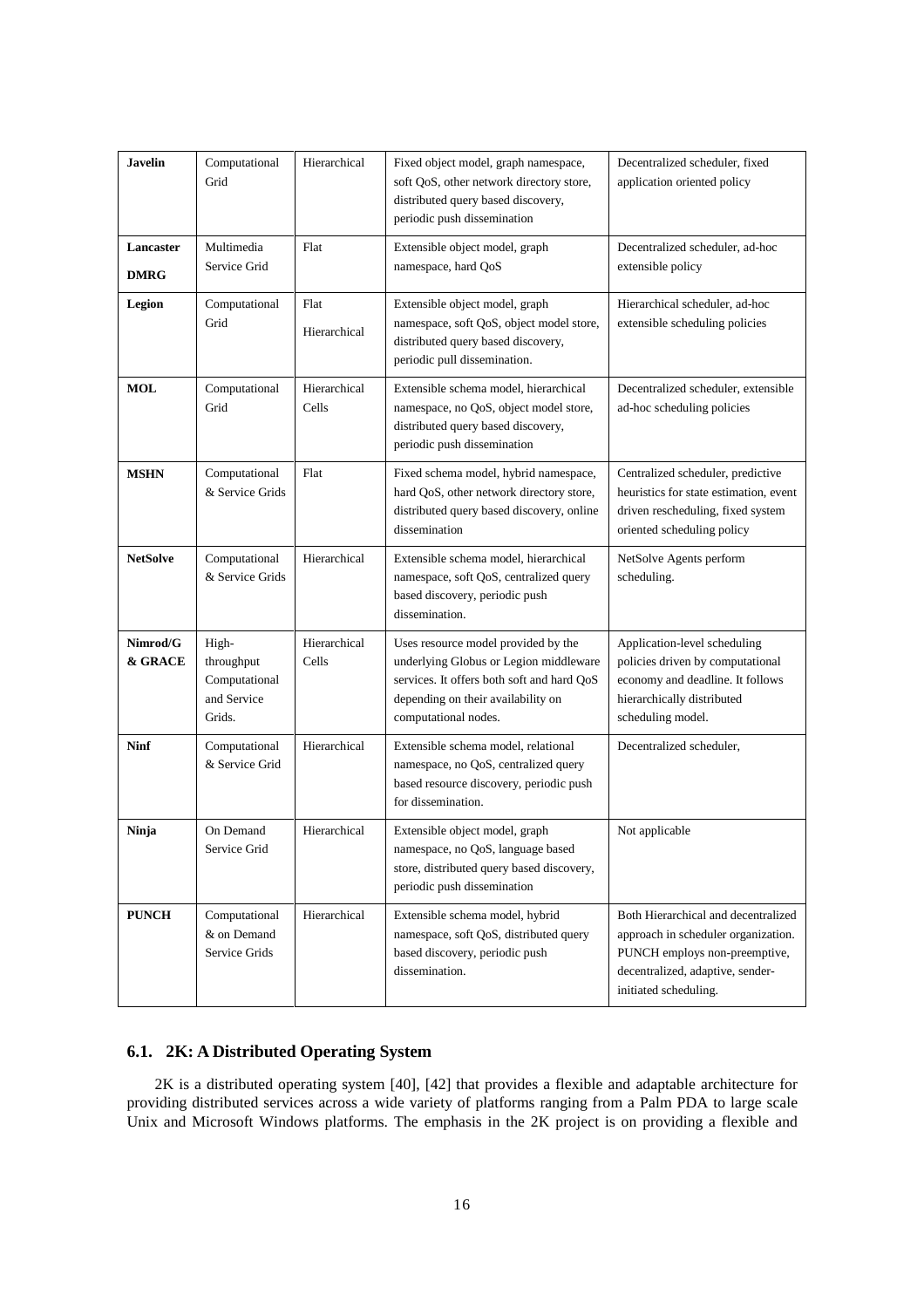extensible operating system environment for the development and deployment of distributed service applications. High performance grand challenge applications do not seem to be a target of the 2K project.

The core of the 2K system is a dynamic reflective CORBA object request broker (ORB) called *dynamicTAO* that is an extension of the *TAO* ORB [43]. The *dynamicTAO* ORB provides the ability to dynamically create environments for applications and move them across the 2K Grid machines using mobile reconfiguration agents. Code and service distribution is also managed using the 2K facilities.

The classification comes mainly from the use of CORBA as the underlying substrate for the system. The 2K system can be considered to be a demand service Grid that uses a flat machine organization. In [41] an extension to the current flat model to hierarchical model is described using CORBA traders and Name servers. 2K uses an extensible object model with a graph based resource namespace and provides soft network QoS. The resource information store is object model based using the CORBA object model. Resource discovery is performed through agents. Locating services and resource is also performed using the CORBA trading services. Resource dissemination is performed on demand by injecting mobile agents into the system.

The 2K system uses a one level hierarchical controller for scheduling network bandwidth. Other resources are scheduled locally using the (DSRT) Dynamic Soft Real Time scheduling at each resource provider resulting. Thus 2K uses a decentralized controller for all other resources. There does not appear to be any state estimation function or rescheduling approach in the 2K system other than those provided by the underlying native operating system. They do not appear to support any scheduling policy component in the 2K system.

# **6.2. AppLeS: A Network Enabled Scheduler**

The AppLeS [1] (Application Level Scheduling) project at the University of California, San Diego primarily focuses on developing scheduling agents for individual applications on production computational Grids. It uses the services of Network Weather Service (NWS) to monitor changes in performance of resources dynamically. AppLeS agents use static and dynamic application and system information while selecting viable set of resources and resource configurations. It interacts with other resource management systems such as Globus, Legion, and NetSolve to implement application tasks. The applications have embedded AppLeS agents and thus become self-schedulable on the Grid. The concept of AppLeS has been applied to many application areas including Magnetohydrodynamics [2], Gene Sequence Comparison, satellite radar images visualization, and Tomography [3].

Another effort within AppLeS project framework is the development of AppLeS templates (similar to Nimrod/G framework and resource broker, but not budget and deadline scheduling). These templates can be applied to a number of applications, but they need to be structurally similar and have the same computational model. Templates have been developed for application classes such as master/slave and parameter studies.

As the focus of AppLeS project is on scheduling, it follows the resource management model supported by the underlying Grid middleware systems. An AppLeS scheduler is central to the application that performs mapping of jobs to resources, but the local resource schedulers perform the actual execution of application units (like in Nimrod/G). AppLeS schedulers do not offer QoS support and build on whatever resource model offered by the underlying systems. AppLeS can be considered to have predictive heuristic state estimation model with online rescheduling and application oriented scheduling policies.

# **6.3. Bond: Java Distributed Agents**

Bond is a Java based object oriented middleware system for network computing [44]. Bond is based on agents [45] that communicate using KQML, the Knowledge Querying and Manipulation Language, for inter object communication. KQML is implemented using Java and is used for inter agent communications rather than the lower level Java mechanisms in order to provide a uniform base of operation semantics between agents. Bond defines a uniform agent structure and agent extension mechanism. Agents are structured into finite state machines and strategy objects that define behavior in different states. External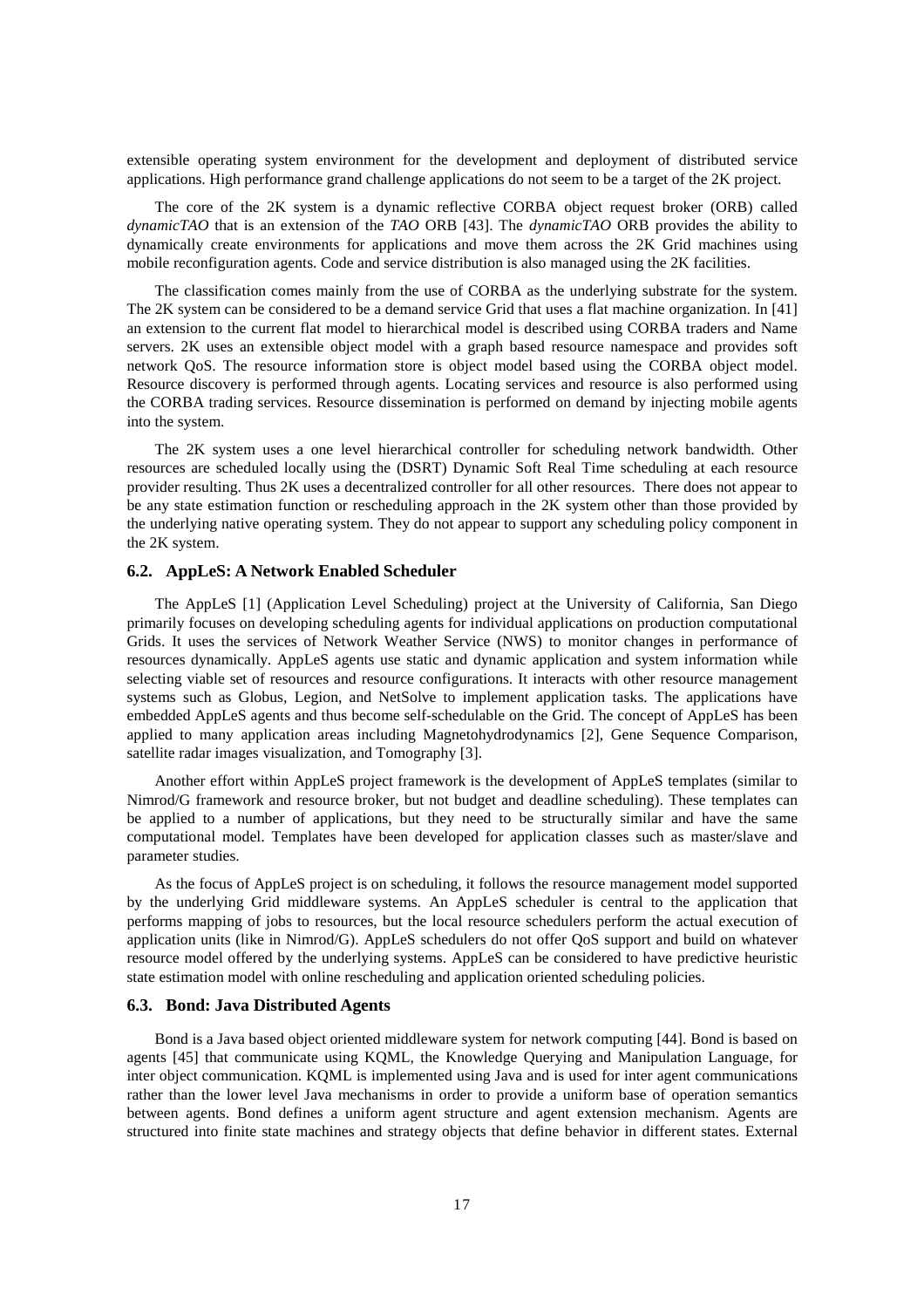events cause state transitions that in turn trigger the strategy objects. Agents are dynamically assembled from components using a blueprint. Agents can be checkpointed and migrated by Bond. Agents can discover interface information via an interface discovery service that is accessed via a KQML message. Agent extensions are done using subprotocols [46]. Subprotocols are small closed subsets of KQML commands and are used to dynamically extend the objects provided by the Bond library. Bond has a two level scheduler based on a stock market or computational economy approach. The Concerto extension of Bond [47] supports hard QoS and provides a general-purpose real time OS platform for multiresource reservation, scheduling and signaling. Tempo is the bandwidth manager component and schedules network bandwidth. It is implemented as an extension of Sun Solaris.

Bond is middleware that provides the infrastructure for an on-demand service Grid with a flat organization since there is no concept of autonomous domains with a border. Other organizations can implemented on top of Bond but require extended the resource management functions provided by Bond. The resource model is extensible object model, with hard QoS support, and a graph namespace. The resource information store is language based distributed objects. Resources implement their interfaces in Java but exchange information between themselves using KQML. Resource discovery is agent based. Resource dissemination is accomplished through periodic push using probes. Schedulers are decentralized and use predictive pricing models for state estimation. Rescheduling is online. The scheduling policy seems to be fixed and application oriented.

# **6.4. CERN Data Grid**

CERN, the European Organization for Nuclear Research, and the High-Energy Physics (HEP) community have established a project called ''Research and Technological Development for an International Data Grid'' [13]. The objectives of this project are the following. Firstly, establish a Research Network that enables the development of the technology components essential for the implementation of a new worldwide Data Grid on a scale not previously attempted. Secondly, demonstrate the effectiveness of this new technology through the large-scale deployment of end-to-end application experiments involving real users. Finally, demonstrate the ability to build, connect and effectively manage large general-purpose, data intensive computer clusters constructed from low-cost commodity components. Furthermore, the project does not only cover HEP but also other scientific communities like Earth Observation and Bioinfomatics.

The CERN Data Grid project focuses on the development of middleware services in order to enable a distributed analysis of physics data. The core middleware system is the Globus toolkit with hooks for Data Grids. Data on the order of several Petabytes will be distributed in a hierarchical fashion to multiple sites worldwide. Global namespaces are required to handle the creation of and access to distributed and replicated data items. Special workload distribution facilities will balance the analysis jobs from several hundred physicists to different places in the Grid in order to have maximum throughput for a large user community. Application monitoring as well as collecting of user access patterns will provide information for access and data distribution optimization.

The CERN Data Grid project has a multi-tier hierarchical machine organization. For example, tier-0 is CERN, which stores almost all relevant data, several tier-1 regional centers (in Italy, France, UK, USA, Japan) will support smaller amounts of data, and so on. It has an extensible schema based resource model with a hierarchical namespace organization. It does not offer any QoS and the resource information store is expected to be based on an LDAP network directory. Resource dissemination is batched and periodically pushed to other parts of the Grid. Resource discovery in the Data Grid is decentralized and query based. The scheduler uses a hierarchical organization with an extensible scheduling policy.

# **6.5. Condor: Cycle Stealing Technology for High Throughput Computing**

Condor [14], [16] is a high-throughput computing environment developed at the University of Wisconsin at Madison, USA. It can manage a large collection of computers such as PCs, workstations, and clusters that are owned by different individuals. Although it is popularly known for harnessing idle computers CPU cycles (cycle stealing), it can be configured to share resources. The Condor environment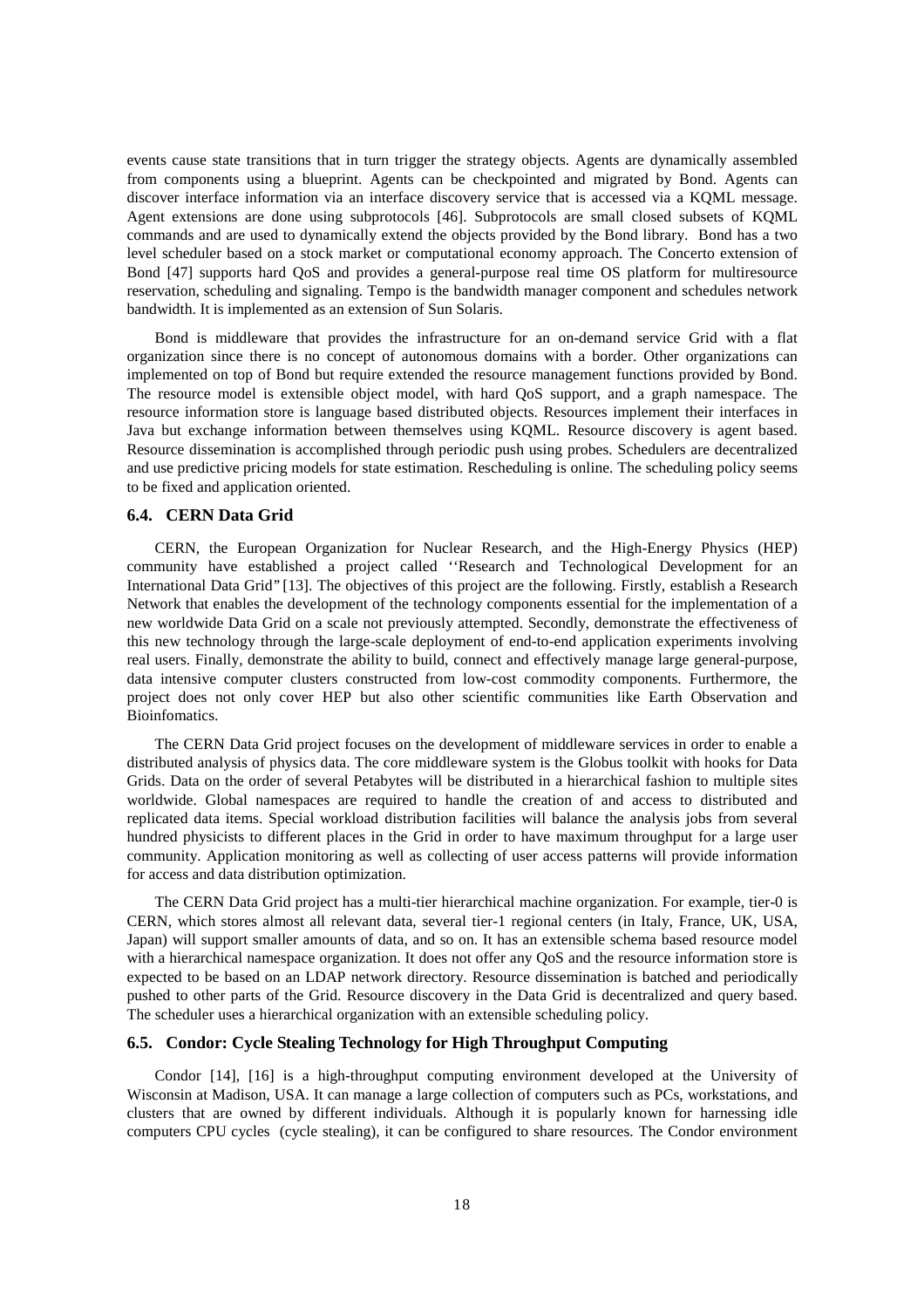follows a layered architecture and offers powerful and flexible resource management services for sequential and parallel applications. The Condor system pays special attention to the computer owner's rights and allocates their resources to the Condor pool as per the usage conditions defined by resource owners. Through its unique remote system call capabilities, Condor preserves the job's originating machine environment on the execution machine, even if the originating and execution machines do not share a common file system and/or user ID scheme. Condor jobs with a single process are automatically checkpointed and migrated between workstations as needed to ensure eventual completion.

Condor can have multiple Condor pools and each pool follows a flat machine organization. The Condor *collector*, which provides the resource information store, listens for advertisements of resource availability. A Condor resource agent runs on each machine periodically advertising its services to the collector. Customer agents advertise their requests for resources to the collector. The Condor matchmaker queries the collector for resource discovery that it uses to determine compatible resource requests and offers. The agents are then notified of their compatibility. The compatible agents then contact each other directly and if they are satisfied, then the customer agent initiates computation on the resource.

Resource requests and offers are described in the Condor classified advertisement (ClassAd) language [15]. ClassAds use a semi-structured data model for resource description. Thus no specific schema is required by the matchmaker allowing it to work naturally in a heterogeneous environment. The ClassAd language includes a query language as part of the data model, allowing advertising agents to specify their compatibility by including constraints in their resource offers and requests.

 The matchmaker performs scheduling in a Condor pool. The matchmaker is responsible for initiating contact between compatible agents. Customer agents may advertise resource requests to multiple pools with a mechanism called flocking, allowing a computation to utilize resources distributed across different Condor pools.

The Condor system has recently been enhanced to support creation of a personal condor pools. It allows the user to include their Globus-enabled nodes into the Condor pool to create a "personal condor" pool along with public condor pool nodes. The Grid nodes that are included in personal condor pool are only accessible to the user who created the pool.

Condor can be considered as a computational Grid with a flat organization. It uses an extensible schema with a hybrid namespace. It has no QoS support and the information store is a network directory that does not use X.500/LDAP technology. Resource discovery is centralized queries with periodic push dissemination. The scheduler is centralized.

# **6.6. Darwin: Resource Management for Network Services**

Darwin is a customizable resource management system [24] for creating value added network services. It is oriented towards resource management in network based equipment, but does provide mechanisms for scheduling computation in non-network nodes. Darwin provides a virtual network or mesh to distributed applications. An application provides an application input graph that describes the resource required. The input graph describes a set of end nodes and the network connections between them. The graph is annotated with QoS specifications that are used by Darwin in allocating resources. Darwin can provide hard network QoS since Darwin components run in routers and can control bandwidth at the network flow level using the built-in router functions.

The core component of Darwin is Xena, a request broker, which performs global allocation of resources. Control delegates perform runtime adaptations of the initial resource assignment. Control delegates are Java code segments that reside on the routers. Data delegates operate on the network flows and provide services such as encryption, decryption, and data compression. Local resource managers provide low-level resource allocation. Local resource managers coordinate the allocation of network resources using the Beagle signaling protocol [30]. Darwin uses a hierarchical fair service curve scheduling algorithm (H-FSC) for higher level resource allocation. The H-FSC algorithm was designed to efficiently support virtual networks for distributed applications.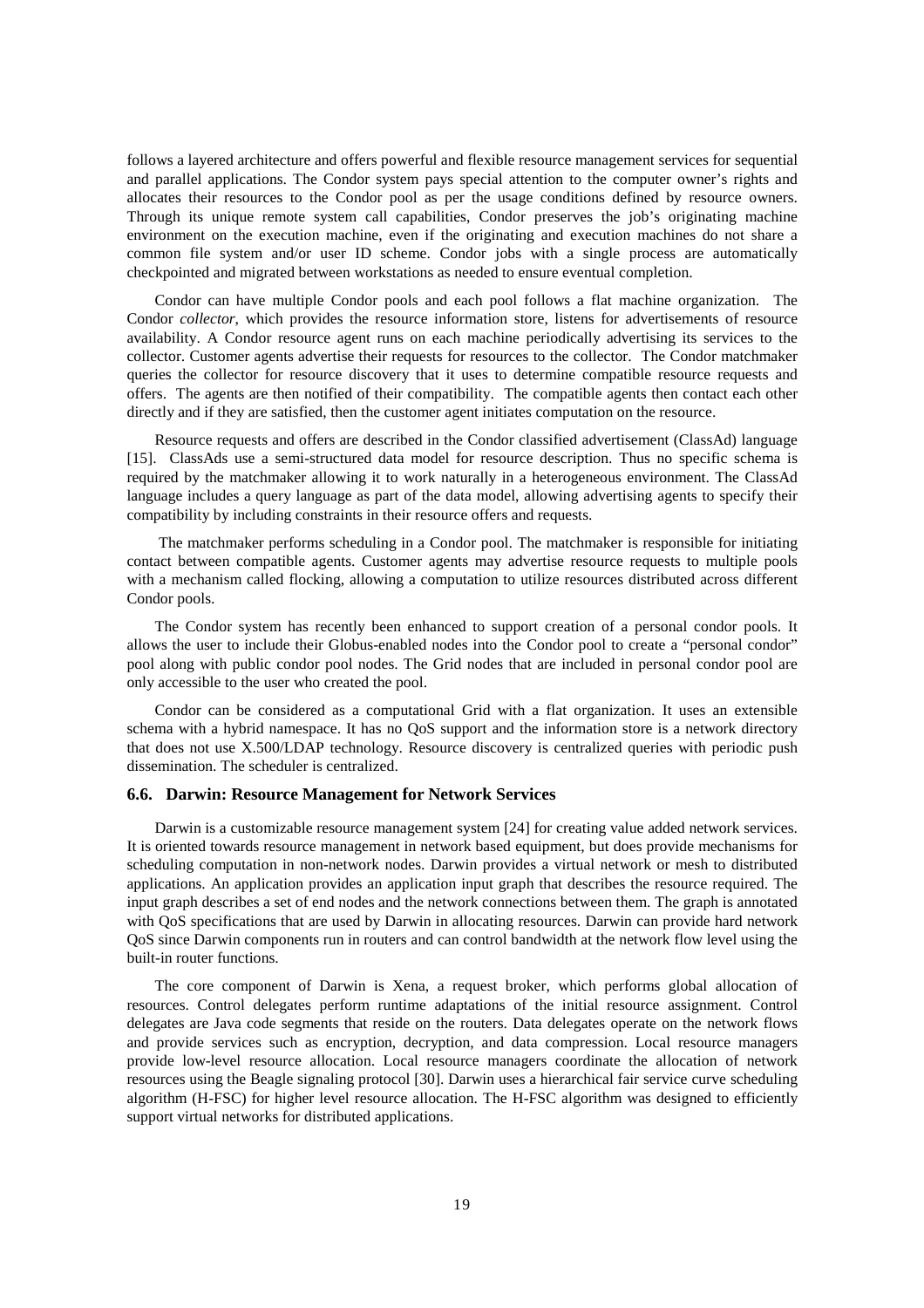Darwin is a networked oriented on demand service Grid. The machine organization is a one level hierarchy since all requests are sent to a Xena request broker, which interacts with its peer request brokers in a Darwin system. The resource model is a fixed schema with hard QoS support. The resource namespace is a graph. Darwin does not provide a separate resource information store, resource discovery protocol, or resource dissemination protocol. Darwin is network oriented and much of the network resource information is available from the underlying network routers. Scheduling is hierarchical with non-predictive state estimation. Rescheduling is event driven and implemented by the control delegates. The scheduling policy is fixed and system oriented.

# **6.7. Globus: A Toolkit for Grid Computing**

Globus [5] provides software infrastructure that enables applications to view distributed heterogeneous computing resources as a single virtual machine. The Globus project is an American multi-institutional research effort that seeks to enable the construction of computational Grids. Currently the Globus researchers are working together with the High-Energy Physics and the Climate Modeling community to build a Data Grid [52]. A central element of the Globus system is the Globus Metacomputing Toolkit (GMT), which defines the basic services and capabilities required for constructing computational Grids. The toolkit consists of a set of components that implement basic services, such as security, resource location, resource management, data management, resource reservation, and communications. The GMT provides a bag of services from which developers of specific tools or applications can select from to meet their own particular needs.

Globus is constructed as a layered architecture in which higher level services can be developed using the lower level core services [6]. Its emphasis is on the hierarchical integration of Grid components and their services. This feature encourages the usage of one or more lower level services in developing higher level services. Globus offers Grid information services via an LDAP-based network directory called Metacomputing Directory Services (MDS) [50].

The recent MDS (resource info store) is distributed in nature and it consists of two components: GIIS (Grid Index Information Service) and GRIS (Grid Resource Information Service). The GRIS is responsible for providing a uniform means of querying resources on a Grid for their current configuration, capabilities, and status. The directory information is provided by Globus system (running each resource) or other information providers or tools. The GIIS provides a means of knitting together arbitrary GRIS services to provide a coherent system image that can be explored or searched by Grid applications. It could list all of the resources available within a confederation of laboratories, or all of the distributed data storage systems owned by a particular agency. It can also pool information about all of the Grid resources (computation, data, networks, and instruments) in a particular research consortium, thus providing a coherent system image of that consortium's computational Grid. The resource information providers' use push protocol to update GRIS. The information maintained in GIIS is updated using pull protocol (i.e., GISS pulls information from multiple GRIS).

Thus MDS follows both push and pull protocol for resource dissemination. Higher-level tools such as resource brokers can perform resource discovery by querying MDS using LDAP protocols. The MDS namespace is organized hierarchically in the form of a tree structure. Globus offers QoS in the form of resource reservation [51]. It allows application level schedulers such as the Nimrod/G resource broker to extend scheduling capabilities. The resource brokers can use heuristics for state estimation while performing scheduling or re-scheduling whenever the status of the Grid changes. Globus is a Grid toolkit and thus does not supply scheduling policies, instead it allows third party resource brokers. Globus services have been used in developing many resource brokers (global schedulers) including, Nimrod/G, AppLeS, and Condor/G.

# **6.8. Javelin**

Javelin [12] is a Java based infrastructure for internet-wide parallel computing. The three key components of Javelin system are the clients or applications, hosts, and brokers. A client is a process seeking computing resources, a host is a process offering computing resources, and a broker is a process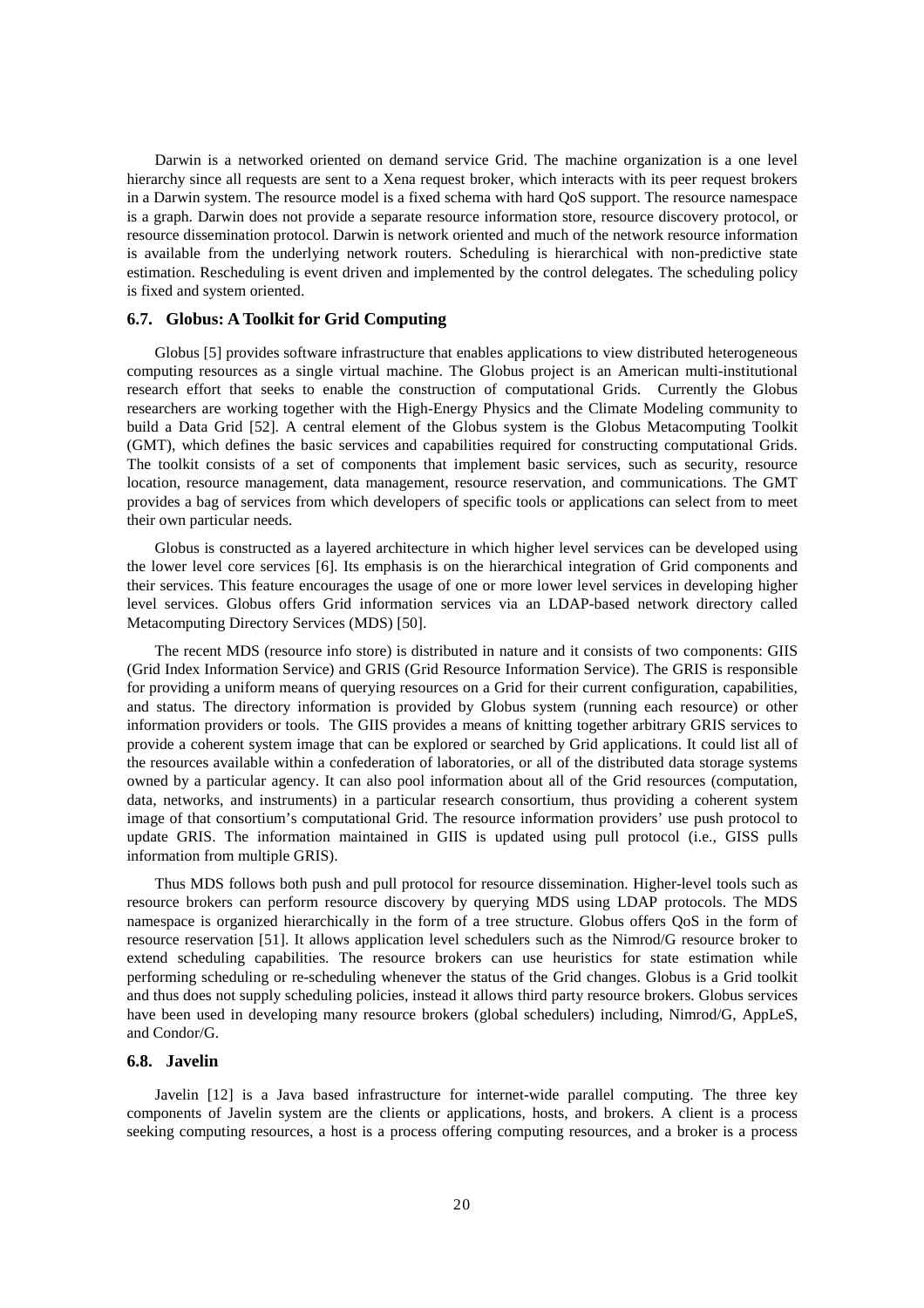that coordinates the allocation of computing resources. Javelin supports piecework and branch and bound models of computation. In the piecework model, adaptively parallel computations are decomposed into a set of sub-computations. The sub-computations are each autonomous in terms of communication, apart from scheduling work and communicating results. This model is suitable for parameter sweep (masterworker) applications such as ray tracing and Monte Carlo simulations. The latest Javelin system, Javelin 2.0, supports branch-and-bound computations. It achieves scalability and fault-tolerance by integrating distributed deterministic work stealing with a distributed deterministic eager scheduler. An additional fault-tolerance mechanism is implemented for replacing hosts that have failed or retreated.

The Javelin system can be considered a computational Grid for high-throughput computing. It has a hierarchical machine organization where each broker manages a tree of hosts. Resources are simple fixed objects with graph (tree) based namespace organization. The resources are simply the hosts that are attached to a broker.

Any host that wants to be part of Javelin contacts JavelinBNS system, a Javelin information backbone that maintains list of available brokers. The host then communicates with brokers and chooses suitable broker and then becomes part of the broker-managed resources. Thus the information store is a network directory implemented by JavelinBNS. Hosts and brokers update each other as a result of scheduling work thus Javelin uses demand resource dissemination. The broker manages the host-tree or resource information through a heap-like data structure. Resource discovery uses the decentralized query based approach since queries are handled by the distributed set of brokers.

Javelin follows a decentralized approach in scheduling using work stealing and fixed application oriented scheduling policy. Whenever a host completes an assigned job, it requests works from peers and thus load balancing is achieved.

# **6.9. Lancaster Distributed Multimedia Research Group**

The University of Lancaster Distributed Multimedia Research Group (DMRG) has a number of projects focused on providing a high performance real time platform for distributed multimedia applications. The Generic Object Platform Infrastructure (GOPI) project developed a platform based on CORBA with RM-ODP extension that provides an extensible architecture for adaptive multimedia applications [35][36]. GOPI provides an API and core services that are extended using network protocol extensions called application specific protocols. These extensions are stacked on top of transport protocols and implement application specific scheduling policies with the scheduling framework provided by GOPI. The resource namespace is based on the RM-ODP computational model and is specified using CORBA IDL. Reflective middleware and open bindings support QoS annotation on interfaces and the ability for an application to inspect and adapt its behavior to the underlying network.

The Lancaster DRMG systems together form what can be considered a multimedia service Grid. The organization is flat with an extensible object oriented resource model since it is based on CORBA. Thus the resource namespace is a graph. The system provides hard QoS if the underlying operating systems and network provide support as in the case in the SUMO project. The research has been focused on delivering multimedia application support and thus lacks infrastructure for resource information directory, resource discovery, and resource dissemination protocols. A scheduler framework is provided into which application specific schedulers are loaded. The scheduler framework and scheduling extensions operate on a per nodes basis thus the scheduler organized is decentralized with an ad-hoc extensible scheduling policy. State estimation and rescheduling are determined by the application specification extensions and thus cannot be classified.

# **6.10. Legion: A Grid Operating System**

Legion [4] is an object-based metasystem or Grid operating system developed at the University of Virginia. Legion provides the software infrastructure so that a system of heterogeneous, geographically distributed, high performance machines can seamlessly interact. Legion provides application users with a single, coherent, virtual machine. The Legion system is organized into classes and metaclasses.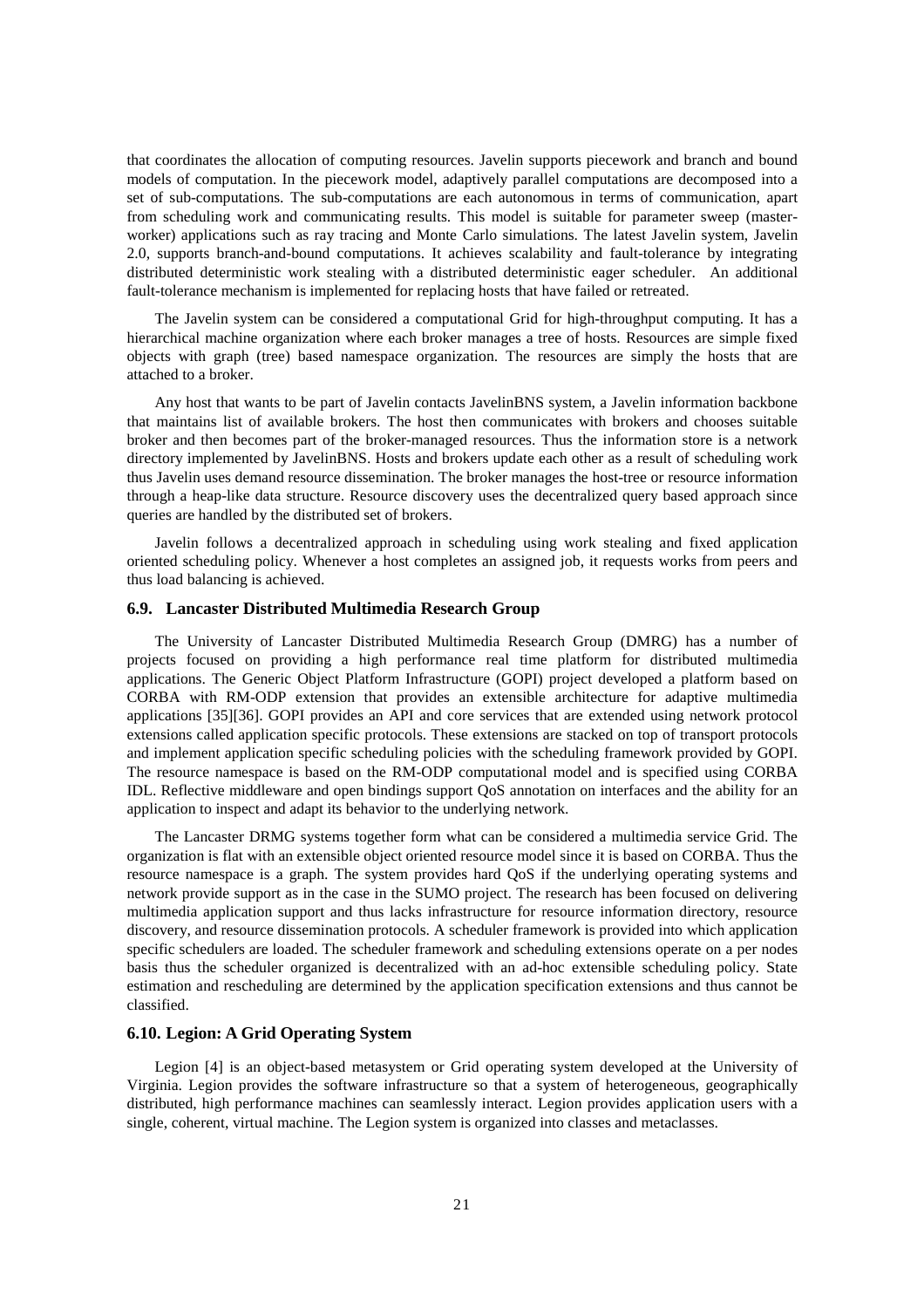Legion objects represent all components of the Grid. Legion objects are defined and managed by their class object or metaclass. Class objects create new instances, schedule them for execution, activate or deactivate the object, and provide state information to client objects. Each object is an active process that responds to method invocations from other objects within the system. Objects can be deactivated and saved to persistent storage. Objects are reactivated automatically when another object wants to communicate with it. Legion defines an API for object interaction, but not specify the programming language or communication protocol.

Although Legion appears as a complete vertically integrated system, its architecture follows the hierarchical model. It uses an object based information store organization through the Collection objects. Collections periodically pull resource state information from host objects. Host objects track load and users can call the individual host directly to get the resource information. Information about multiple objects is aggregated into Collection objects. Users or system administrators can organize collections into suitable arrangements. Currently, there is a global collection named "/etc/Collection" for the system that tracks HostObjects and VaultObjects which embody the notion of persistent storage. The users or their agents can obtain information about resources by issuing queries to a Collection.

All Classes in Legion are organized hierarchically with LegionClass at the top and the host and vault classes at the bottom. It supports a mechanism to control the load on hosts. It provides resource reservation capability and the ability for application level schedulers to perform periodic or batch scheduling. Legion resource management architecture is hierarchical with decentralized scheduling policies. Legion supplies default system oriented scheduling policies, but it allows policy extensibility through resource brokers. That is, application level schedulers such as Nimrod/G [10] and AppLeS [2] can change Legion default scheduling policies to user-oriented policies such as computational economy and deadline-based scheduling.

#### **6.11. MOL: Metacomputing Online Kernel**

MOL initiative is developing technologies that aim at utilizing multiple WAN-connected high performance systems as a computational resource for solving large-scale problems that are intractable on a single supercomputer. One of the key components of MOL toolbox is the MOL-Kernel [48]. It offers basic generic infrastructure and core services for robust resource management that can be used to construct higher level services (tools and applications). MOL-Kernel services include, managing available resources of institutions (computing) centers, establishing a dynamic infrastructure for interconnecting these institutions, managing faults (network connection failures), and providing access points for users.

The MOL-Kernel follows a three-tier architecture consisting of resource abstraction, management, and access layers containing resource module (RM), center management modules (CMMs), and access module (AM) respectively along with customizable and predefined handlers. The resource modules are meant to encapsulate various metacomputing resources such as hardware (e.g., computing resources and scientific devices) and services (e.g., applications and databases). All resource modules in an institution (center) are coordinated by CMM. This module is responsible for keeping its network components/resources in a consistent state and also makes them accessible from the outside world. It essentially acts as a gatekeeper and controls the flow of data between center resources and external networks. Usually there is one CMM per institution, but it is possible to have multiple (identical) CMMs in the case of large organizations. If any of the MOL-Kernel components fails, only one institute becomes inaccessible in the worst case. Hence, there is no single-point-of-failure exist in the system. As long as a single CMM available, the MOL-kernel remains operational. That means, organizations can leave or enter the metacomputing environment as they wish. The MOL-Kernel dynamically reconfigures itself to include or exclude corresponding center (organization) resources. A significant challenge in this distributed architecture is how to guarantee that the collective CMMs always maintain consistent state. In MOL-kernel, this is achieved by using a transactionoriented protocol on top of virtual shared memory objects associated with each CMM. In order to make the global state available at all entry points, mirror instances of shared active objects are maintained at each CMM. Whenever the state of a shared object changes, the new information is automatically distributed to the corresponding mirror instances.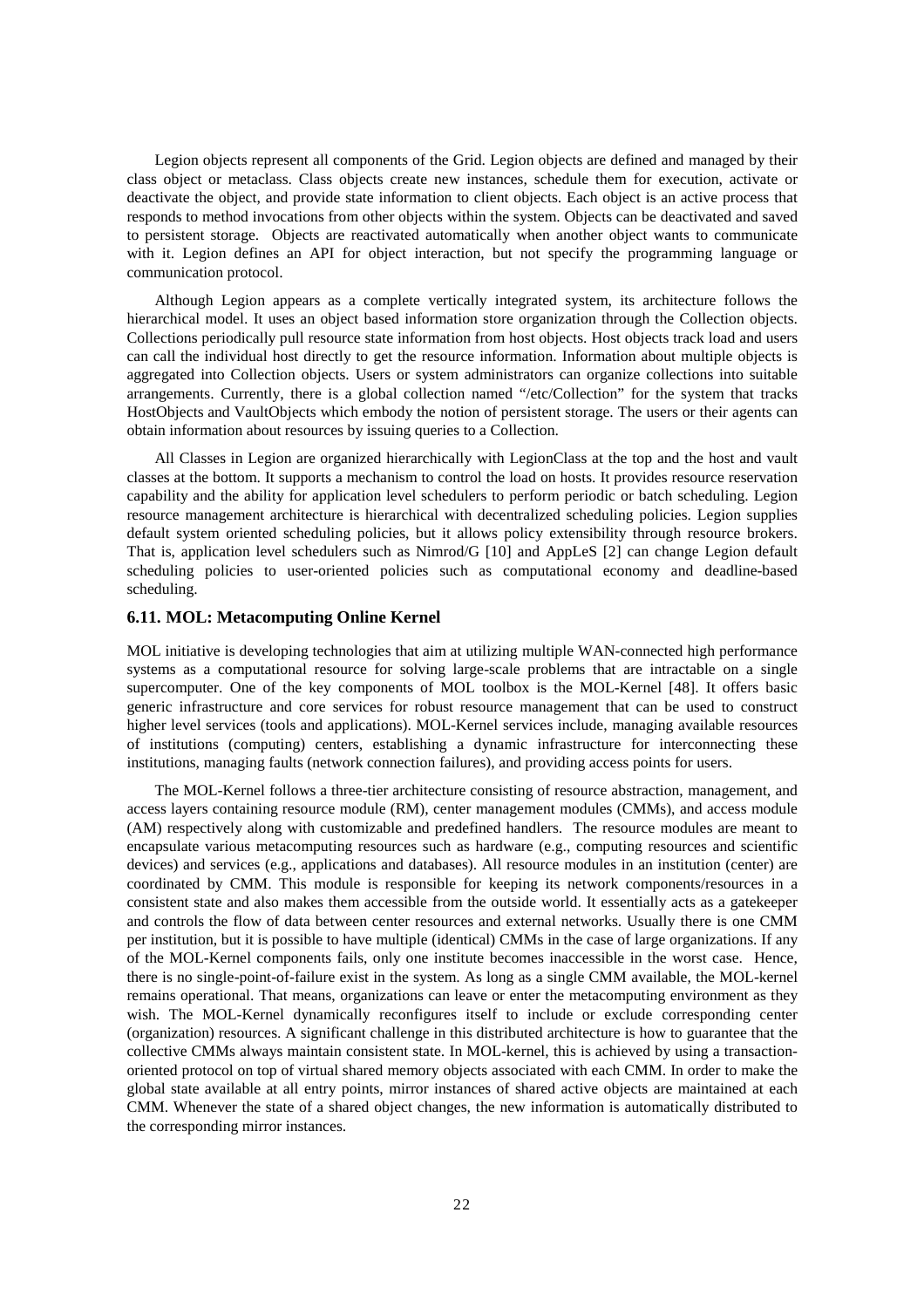Higher level functionality of the MOL-Kernel is based on typed messages and event handlers. Any module in the kernel can send messages to any other component. This is usually triggered by either a user interacting with an access module, by another incoming message or by a changed state at one of the available resources or services. The event management unit associated with each kernel module checks for incoming messages and invokes appropriate event handlers. There exist two types of event handlers: predefined and customizable. Some of the predefined handlers offer basic services like routing messages to other destinations, broadcasts, collecting information from a subset of available services. High level handlers can offer services like "response to load status queries" and invocation of preinstalled applications. Such high level services (are not part of kernel) and they need to be implemented as customized event handlers.

The MOL follows a service Grid model with hierarchical cell-based machine organization. It adopts the schema based resource model and hierarchical name space organization. The global state is maintained in shared objects of each CMM (i.e., object based resource information storage). The resources and services themselves announce their initial presence to MOL (push protocol in information dissemination). The access modules/schedulers perform resource discovery and scheduling by querying shared objects. Although the resource model is schema based, its primary mode is service based. For example, if users request an application (e.g. CFD-simulation) with a certain quality of service. MOL then finds those computers, which have this application, installed and asks them "which of you are powerful enough to provide the requested quality of service?" (i.e., decentralized scheduler). It then selects one or more to execute the request.

#### **6.12. MSHN: Management System for Heterogeneous Networks**

The MSHN project [37] is a collaborative effort between the United States Department of Defense (Naval Postgraduate School), academia (NPS, USC, Purdue University), and industry (NOEMIX). It is a research effort aimed at developing a resource management system for distributed heterogeneous environments. The resource manager is designed to run in a true Grid environment where each machine has its own native operating system. One unique aspect of MSHN is that it is targeted to support applications that can adapt to resource conditions in the Grid [39]. Different versions of an application may be available to run on different machine architectures or under different operating systems. In addition some applications may be able to change their resource utilization at runtime in order to adapt to changes in the Grid resource availability. MSHN supports a general concept of QoS in the scheduler design [38] but has no explicit QoS specification language. Advance reservation of resources is also supported. Applications are described to MSHN by a directed acyclic graph where the nodes are subtasks that are annotated with QoS requirements. The edges denote subtask precedence.

 The MSHN architecture consists of a client library module, a resource status server, resource requirements database, and a scheduling advisor. The MSHN application resource interface approach is similar to Condor. The client library is linked into applications and the resource requests trapped and routed to the MSHN system. For example, attempting to start an application on a remote machine causes the request to transfer to MSHN for scheduling. Each machine in MSHN runs *mshd*, a daemon that provides the interfaces to the other parts of the system. The scheduling advisor provides centralized scheduling services for the MSHN system. The resource status server keeps track of the resource status and compares the scheduled resource utilization against the actual resource utilization. A rescheduling event is generated and sent to the schedule advisor if there is a significant discrepancy. The resource requirement server contains fine grained resource information about applications resource requirements. The goal is that compilers and application developers can populate the resource information database.

MSHN can be considered as a computational and service Grid with a flat machine organization. The resource model will be classified as fixed schema since it will be based on network directories. The resource namespace for similar reasons will be a hybrid namespace. MSHN will also support hard QoS. The information store will use an X.500/LDAP network directory. Resource discovery is achieved through distributed queries and resource dissemination performed online. The scheduler organization is centralized with predictive heuristics for state estimation. MSHN is investigating a number of scheduling approaches. Currently it can be classified as event driven rescheduling with a fixed system oriented scheduling policy.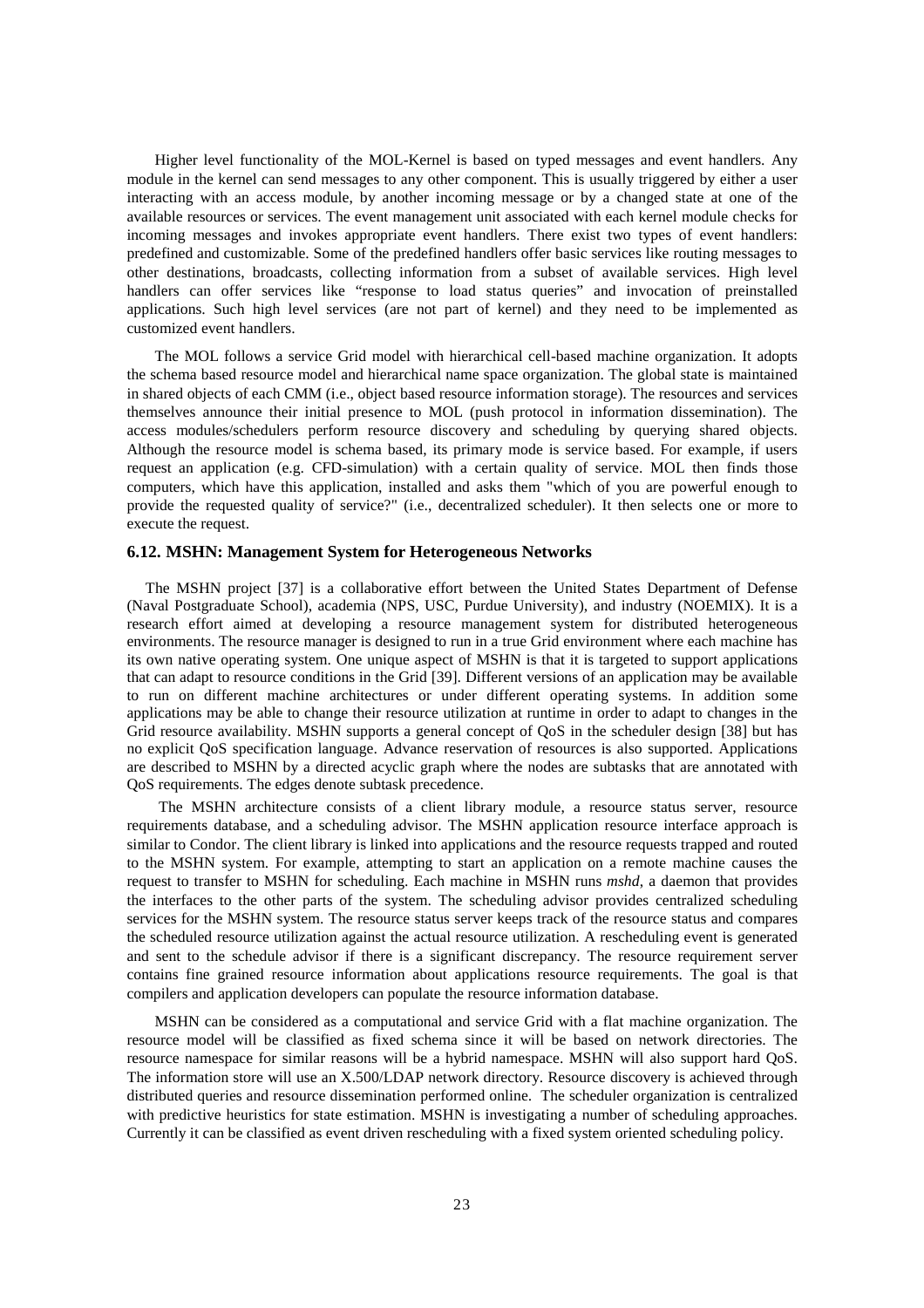# **6.13. NetSolve: A Network Enabled Computational Kernel**

Netsolve [8] is a client-agent-server paradigm based network enabled application server. It is designed to solve computational science problems in a distributed environment. The Netsolve system integrates network resources including hardware and software into the desktop application. It performs resource discovery and delivers solutions to the user in a directly usable and "conventional" manner (i.e., no need to develop special program code like parallel code to use high-end machines). The backend networks resources that includes supercomputers and software (i.e., it can be parallel high performance computational kernel/special purpose software library). The use of such techniques will help in hiding parallel processing complexity from the user applications and deliver the power of parallel processing to desktop users with ease.

Netsolve clients (applications) can be written in C and Fortran and use Matlab or the Web to interact with the server. A Netsolve server can use any scientific package to provide its computational software. Communications within Netsolve is performed using TCP/IP socket facility. Good performance is ensured by a load-balancing policy that enables Netsolve to use the computational resources available as efficiently as possible. Netsolve offers the ability to search for computational resources on a network, choose the best one available, solve a problem (with retry for fault-tolerance), and return the answer to the user.

The Netsolve system follows the service Grid model with hierarchical cell-based machine organization. The Netsolve-agents act as an information repository and maintains the record of resources (hardware and software) available in the network. The resources themselves are responsible for making their existence aware to Netsolve Agent (push protocol in information dissemination). That is, whenever a new server comes-up, it sends information such as its location and services that served can offer to the Agent. The Netsolve Agent also acts as a resource broker and performs resource discovery and scheduling. The user requests are passed to the Agent that identifies the best resource, initiates computations on that resource, and returns the results. It may request assistance of other Agents in identifying the best resources and scheduling (decentralized scheduling).

# **6.14. Nimrod/G Resource Broker and Economy Grid**

Nimrod/G [9], [10] is a Grid resource broker that allows managing and steering task farming applications (parameter studies) on computational Grids. It follows an economic (computational market) model for resource management and scheduling. It allows the study of the behavior of output variables against a range of different input scenarios. The users can easily formulate parameter studies using *declarative* parametric modeling language or GUI and run and manage the whole experiment on a global Grid with ease. The key features of Nimrod/G include: 1) support for a formulation of parameter studies, 2) a single window to manage and control experiments, 3) resource discovery, 4) trade for resources, 5) scheduling, 6) staging executables and data on Grid resource, 7) steering and data management, and 8) gathering results and presenting them to the user.

The current focus of the Nimrod/G project team is on the use of economic theories in Grid resource management and scheduling as part of a new framework called GRACE (Grid Architecture for Computational Economy). The components that make up GRACE include global scheduler (broker), bidmanager, directory server, and bid-server working closely with Grid middleware and fabrics. The GRACE infrastructure also offers generic interfaces (APIs) that the Grid tools and applications programmers can use to develop software supporting the computational economy. The Grid resource brokers such as (Nimrod/G) uses GRACE services to dynamically trade with resources owner agents to select those resources that offer low-cost access services and meet the user requirements. GRACE enabled Nimrod/G has been used for scheduling parameter sweep application's jobs on economy Grid testbed resources spanning across four continents: Australia (Melbourne), Asia (Japan), North America (USA), and Europe (Germany) [11].

Nimrod/G follows hierarchical and computational market model in resource management [10]. It uses services of Grid middleware systems such as Globus and Legion for resource/information discovery and uses either network directory or object model based data organization. It supports both soft and hard QoS through computational economy services of GRACE infrastructure and resource reservation. The users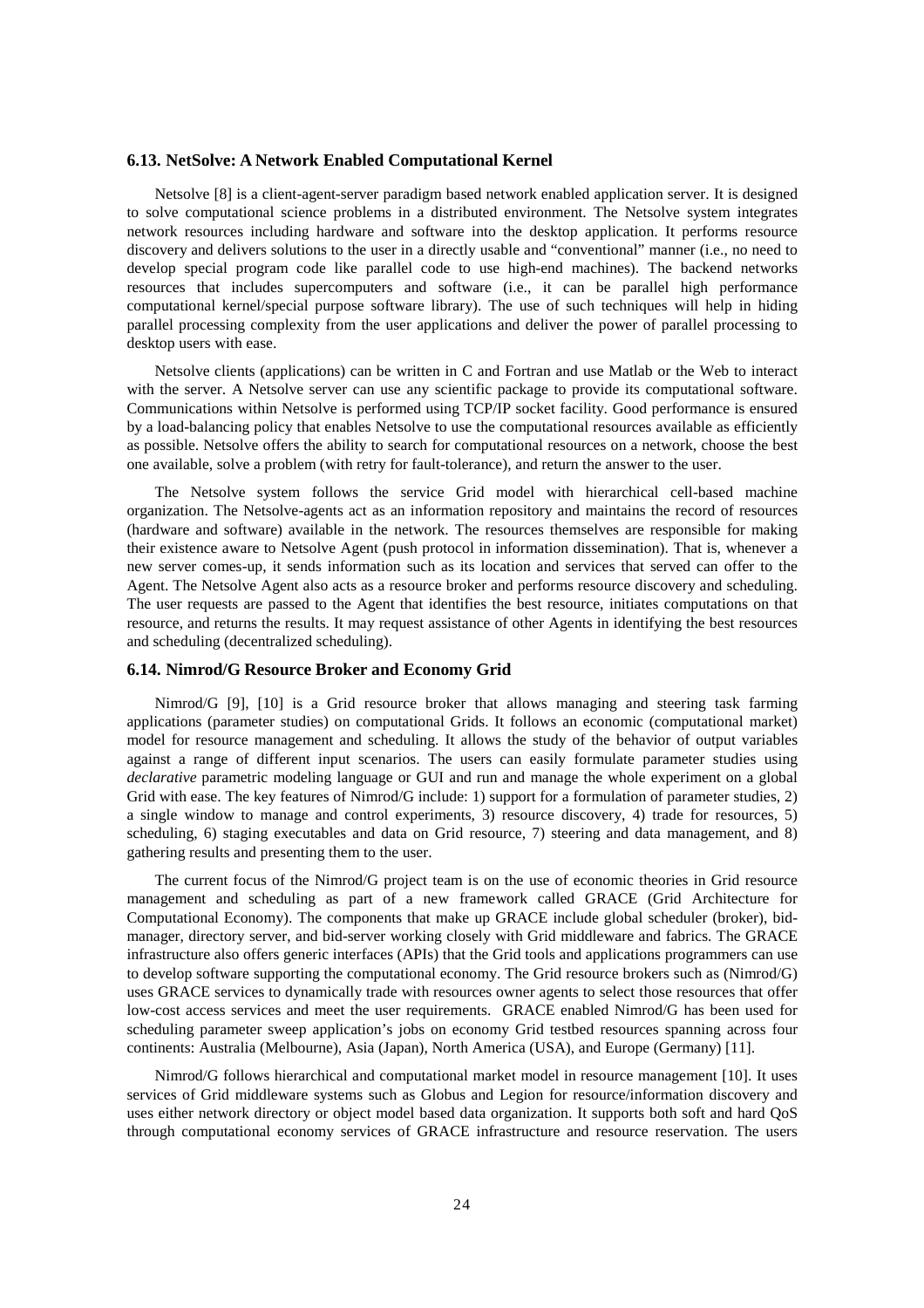need to define their QoS requirements explicitly (i.e., they need to define the deadline and budget as part of an experiment setup). The Grid resource estimation is performed through heuristics and historical information (load profiling) and scheduling policy is application oriented and is driven by user defined requirements such as deadline and budget limitations. The load balancing is performed through periodic rescheduling.

### **6.15. Ninf: A Network Enabled Server**

Ninf is a client/server-based network infrastructure for global computing [7]. The Ninf system functionalities are similar to NetSolve, but they differ in the protocols and some of the APIs. It allows access to multiple remote compute and database servers. Ninf clients can semi-transparently access remote computational resources from languages such as C and Fortran. Programmers can build a global computing application by using the Ninf remote libraries as its components, without being aware of the complexities of the underlying system they are programming. Procedural parameters, including arrays, are efficiently marshaled and sent to the Ninf-server on a remote host responsible for executing requested library functions and send back the results. The Ninf-client library calls can be synchronous or asynchronous in nature.

The key components of Ninf system include: Ninf-client interfaces, Ninf-Metaserver, and Ninf-remote libraries. When Ninf-applications invoke Ninf-library functions through APIs, the request goes to Ninf-Metaserver that maintains the information of Ninf servers in the network (using LDAP technology), and automatically allocates remote library calls dynamically on appropriate servers for load balancing or scheduling. That means, the Ninf-metaserver itself performs the resource discovery by querying its information store. Ninf-computational resources themselves register details of available library services with Ninf-metaserver (i.e., it uses push protocol in resource dissemination). Ninf follows a flat model in machine organization, schema for resource model, and relational name space organization. Ninf-Metaservers performs resource brokering or superscheduling, but actual scheduling is done using dynamic policies.

# **6.16. Ninja: Java Infrastructure**

Ninja is a Java based infrastructure for fault tolerant, scalable, and high available Internet based applications. Ninja provides a distributed application namespaces called Multispaces [31]. Multispaces also provide service mobility so that services can migrate between nodes in a Ninja based system. The Java virtual machine with Ninja extensions and run time class libraries (an Ispace) provide a uniform execution environment between nodes. Nodes with limited resources use RMI to access non-resident services.

Components that comprise Ninja services are described using a document markup language based on XML called ISL (Interface Specification Language) [32]. Services are discovered in a Ninja system using a directory service that is called Ninja SDS (Service Discovery Service) [33]. SDS uses XML rather than attribute value pairs to describe services. Service information is periodically disseminated via multicast with plans to use agents and active messages later. The servers can be grouped into a hierarchy in order to reduce traffic loads. SDS servers are just another instance of a Ninja service and thus are accessible using standard Ninja communication mechanisms.

The Ninja system extends the Java platform in the area of performance and inter-object communication. Jaguar provides a compiler extension and run time enhancements to enhance I/O performance [34]. Ninja uses NinjaRMI, a reimplementation of Java RMI, for distributed object communication. NinjaRMI provides unicast UDP, multicast, and best effort UDP transport mechanisms that are better suited to Grid like systems than regular JavaRMI. There are some example applications such as the Ninja Jukebox, a distributed music jukebox using CD-ROM at nodes as the players and Keiretsu, an instant messaging service that integrates a variety of devices including Palm Pilots, pagers, and workstations.

Ninja can be classified as an on demand service Grid. It provides a hierarchical machine organization since there is no concept of specially designated border nodes in separate autonomous systems. The Ninja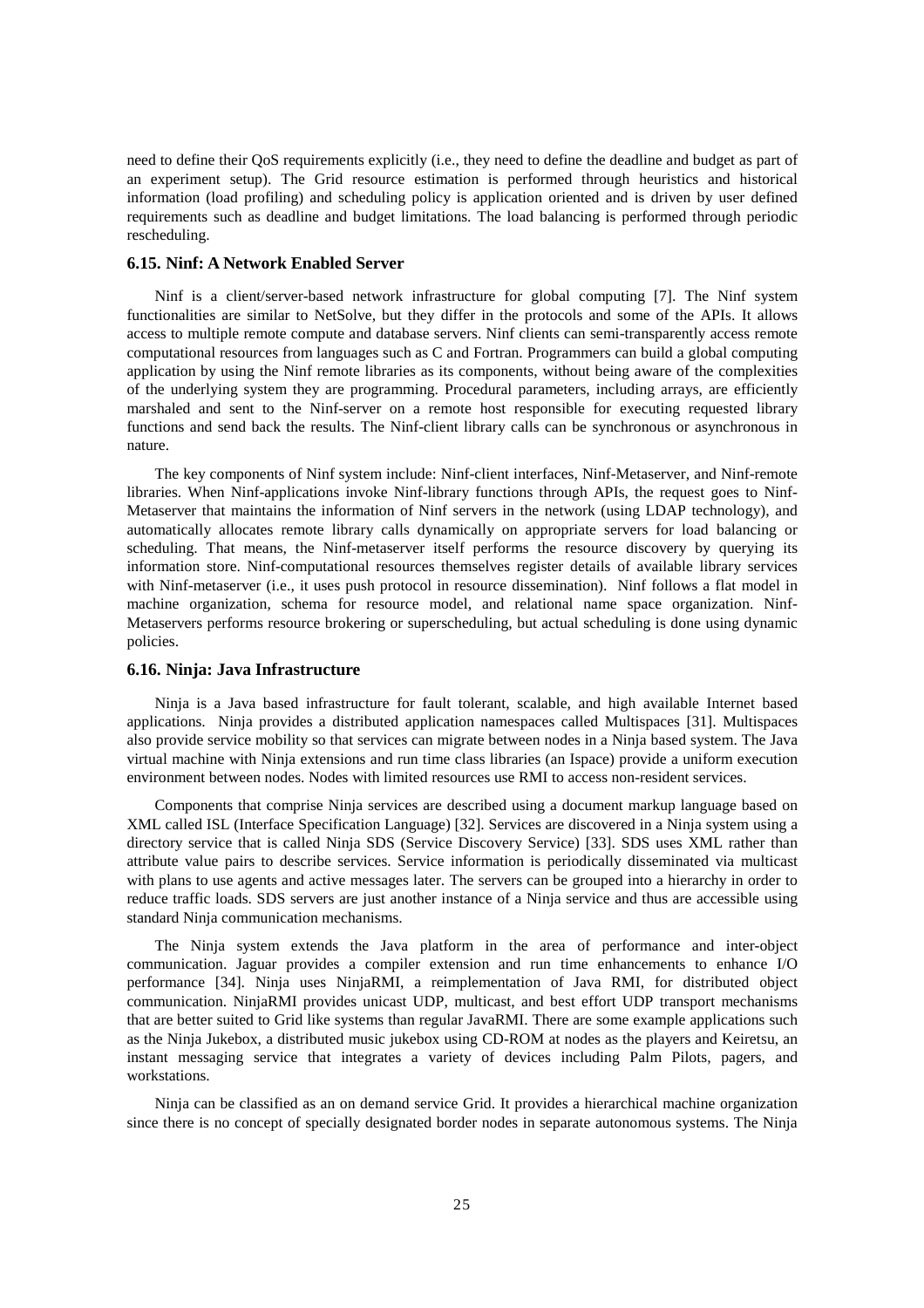resource model is an extensible object model. Services are described in extended XML but the service definition is written in ISL, which describes the Java object interface. The namespace organization is graph based with no explicit QoS support. The resource information store is language based distributed objects since the services are all Java objects. The current resource discovery scheme is distributed queries with plans to move to agents in the future. Resource dissemination is periodic push using multicast. Ninja does not support explicit scheduling services at this time.

### **6.17. PUNCH: The Purdue University Network Computing Hubs**

PUNCH [17][18] is a middleware testbed that provides operating system services in a network-based computing environment. It provides transparent and universal access to remote programs and resources; access-control (privacy and security) and job-control (execute, abort, and run-status) functionality in a multi-user, multi-process environment; and logical (virtual) organization and decentralized management of resources.

The PUNCH infrastructure consists of a collection of technologies and services that allow seamless management of applications, data, and machines distributed across wide-area networks. Users can access any application from anywhere via standard Web browsers --- applications do not have to be written in any particular language, and access to source or object code is not required.

PUNCH employs a hierarchically distributed architecture with several layers. A computing portal services layer provides Web-based access to a distributed, network-computing environment. This layer primarily deals with content management and user-interface issues. A network OS layer provides distributed process management and data browsing services. An application middleware layer allows the infrastructure to interoperate with other application-level support systems such as PVM [19] and MPI [20]. A virtual file system layer consists of services that provide local access to distributed data in an applicationtransparent manner. Finally, an OS middleware layer interfaces with local OS services available on individual machines or clusters of machines. The described layers interoperate with a distributed resource management system and a predictive performance modeling sub-system in order to make intelligent decisions in terms of selecting application implementations (e.g., sequential versus parallel), data storage sites, and hardware resources (e.g., a dedicated server versus a Condor [14] pool).

#### **7. Discussion and Conclusion**

There are many approaches/models [53] for developing Grid resource management systems. The systems we surveyed have for the most part focused on either a computational Grid or a service Grid. The only Data Grid project that we have surveyed is the CERN Data Grid, which is in the initial stages of development. The other category of system is the Grid scheduler such as Nimrod/G and AppLeS that is integrated with another Grid RMS such as Globus or Legion. These combinations are then used to create application oriented computational Grids with certain degree of QoS.

Any RMS that provides support for QoS, even if it is limited to network QoS, provides the basis for both computational and service Grid. A RMS that does not provide QoS is only able to provide a computational Grid. Another observation is that systems that provide QoS use a wide variety of scheduling approaches. For example 2K uses a hierarchical scheduler, Bond uses a decentralized scheduler, and MSHN uses a centralized scheduler. A topic of further research would be to correlate the scheduling attributes from different systems with different Grid sizes.

Extensibility of the resource model is a feature of all the surveyed RMS with the exception of Darwin, Javelin, and MSHN. Darwin is oriented towards network services and thus does not require extensibility and Javelin is oriented towards Internet parallel computing and thus does not require a rich resource model. The degree of extensibility is quite different between systems. Extensible schema based models range from the semi-structured data models of Condor to the LDAP based structure for Globus. Object based model extensibility typically follows what is available in the underlying technology, which is either CORBA or Java. The Legion system is an exception to this since it builds its object model from its own primitives. A topic for further research is to investigate the extent to which the extensible features of the various resource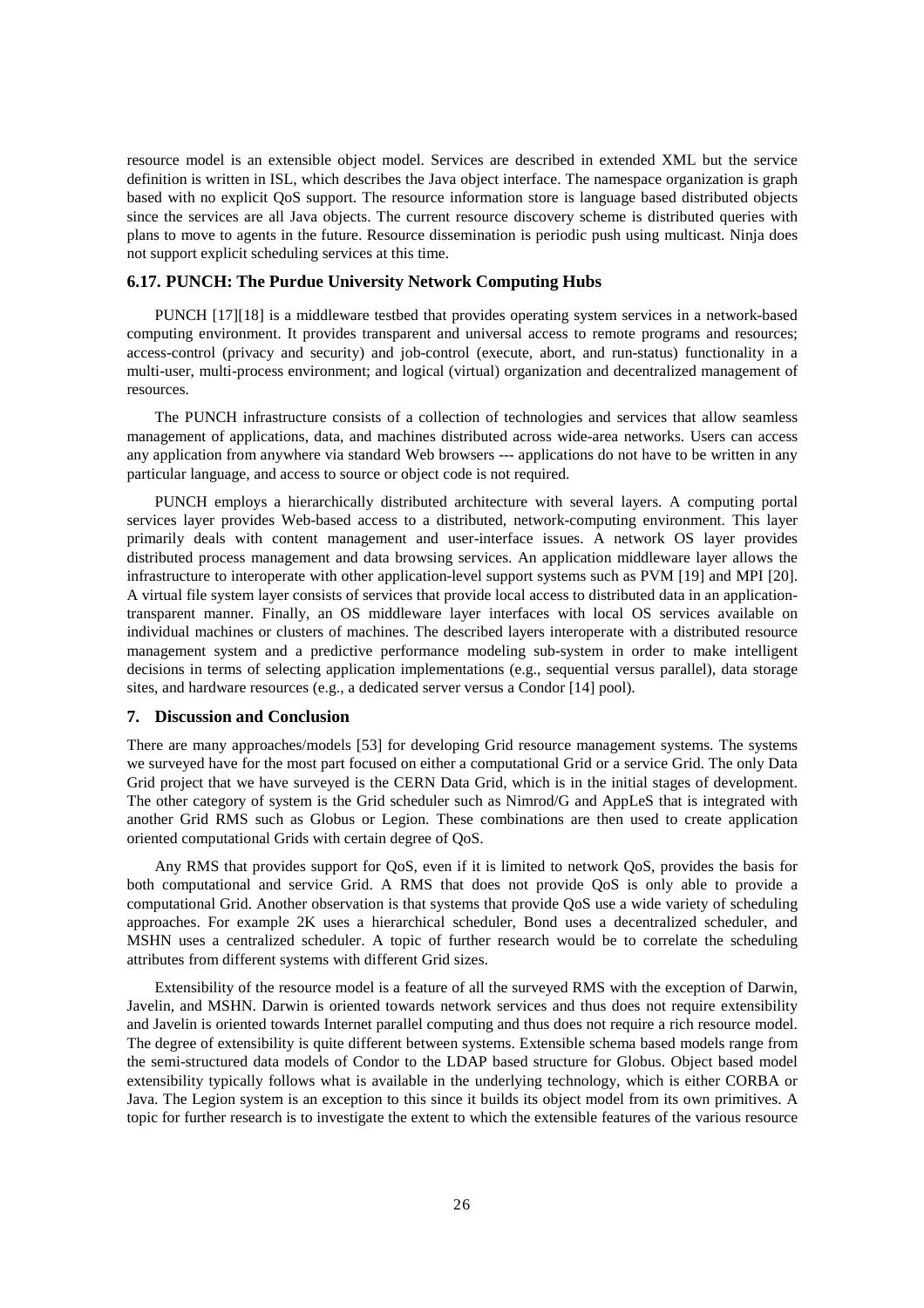models are used by Grid applications. It may be possible the resource model extensions are only used internally by the RMS components.

Most systems employ a periodic push approach to resource dissemination within a hierarchical machine organization. The resource discovery approach is correlated with the resource model. Schema based system use queries whereas object model sometimes uses an agent-based approach. There are no systems that we are aware of that use a schema based resource model with agent based queries. A topic of further research is to investigate the relative efficiency of different dissemination schemes in conjunction with the machine organization and resource model.

The survey indicates that most of the different aspects of the taxonomy have been explored in the different systems. The flat and hierarchical machine organizations are quite common. Cell based organizations have so far appeared in only schema based resource models. Different resource models have been developed but there have been no comparisons between the performances of the schemes. The scheduling aspect of the taxonomy has not been fully explored. A decentralized, online rescheduling system with an extensible scheduling policy has, to our knowledge, not been developed for a Grid system.

In this paper, we presented a taxonomy for Grid resource management systems. Requirements for resource management systems were described and an abstract functional model developed. The requirements and model were used to develop the taxonomy. The taxonomy focused on the type of Grid system, machine organization, resource model characterization, and scheduling characterization. Representative Grid systems were then surveyed and placed into the different categories. This helped in identifying some of the key Grid resource management approaches and issues that are yet to be explored and we expect such unexplored issues as topics of future research.

#### **Acknowledgements**

The authors would like to acknowledge all developers of the Grid systems described in the paper. In particular, we thank Ian Foster (ANL), Jim Basney (Wisconsin), Hidemoto Nakada (ETL), Nirav Kapadia (Purdue), Heinz Stockinger (CERN), Achim Streit (Paderborn), Michael Neary (UCSB), Joern Gehring (Paderborn), John Karpovich (Virginia), Henri Casanova (UCSD), Dan Marinescu (Purdue), Andre Merzky (ZIB), Fabio Kon (UIUC), Colin Gan (Minnesota), Omer Rana (Cardiff), and Jarek Nabrzyski (Poznan) for their intellectual communications during the preparation of the manuscript.

#### **References**

- [1] F. Berman and R. Wolski, *The AppLeS Project: A Status Report*, Proceedings of the 8th NEC Research Symposium, Berlin, Germany, May 1997.
- [2] H. Dail, G. Obertelli, F. Berman, R. Wolski, and Andrew Grimshaw, *Application-Aware Scheduling of a Magnetohydrodynamics Application in the Legion Metasystem*, Proceedings of the 9th Heterogeneous Computing Workshop, May 2000.
- [3] S. Smallen, W. Cirne, J. Frey, F. Berman, R. Wolski, M. Su, C. Kesselman, S. Young, and M. Ellisman, *Combining Workstations and Supercomputers to Support Grid Applications: The Parallel Tomography Experience*, Proceedings of the 9th Heterogeneous Computing Workshop, May 2000.
- [4] S. Chapin, J. Karpovich, A. Grimshaw, *The Legion Resource Management System*, Proceedings of the 5th Workshop on Job Scheduling Strategies for Parallel Processing, April 1999.
- [5] I. Foster and C. Kesselman, *Globus: A Metacomputing Infrastructure Toolkit*., Intl Journal of Supercomputer Applications, Volume 11, No. 2, 1997.
- [6] K. Czajkowski, I. Foster, N. Karonis, C. Kesselman, S. Martin, W. Smith, S. Tuecke*, A Resource Management Architecture for Metacomputing Systems*, Proceedings of the 4<sup>th</sup> Workshop on Job Scheduling Strategies for Parallel Processing, 1998.
- [7] H. Nakada, M. Sato, S. Sekiguchi, *Design and Implementations of Ninf: towards a Global Computing Infrastructure*, Future Generation Computing Systems, Metacomputing Special Issue, October 1999.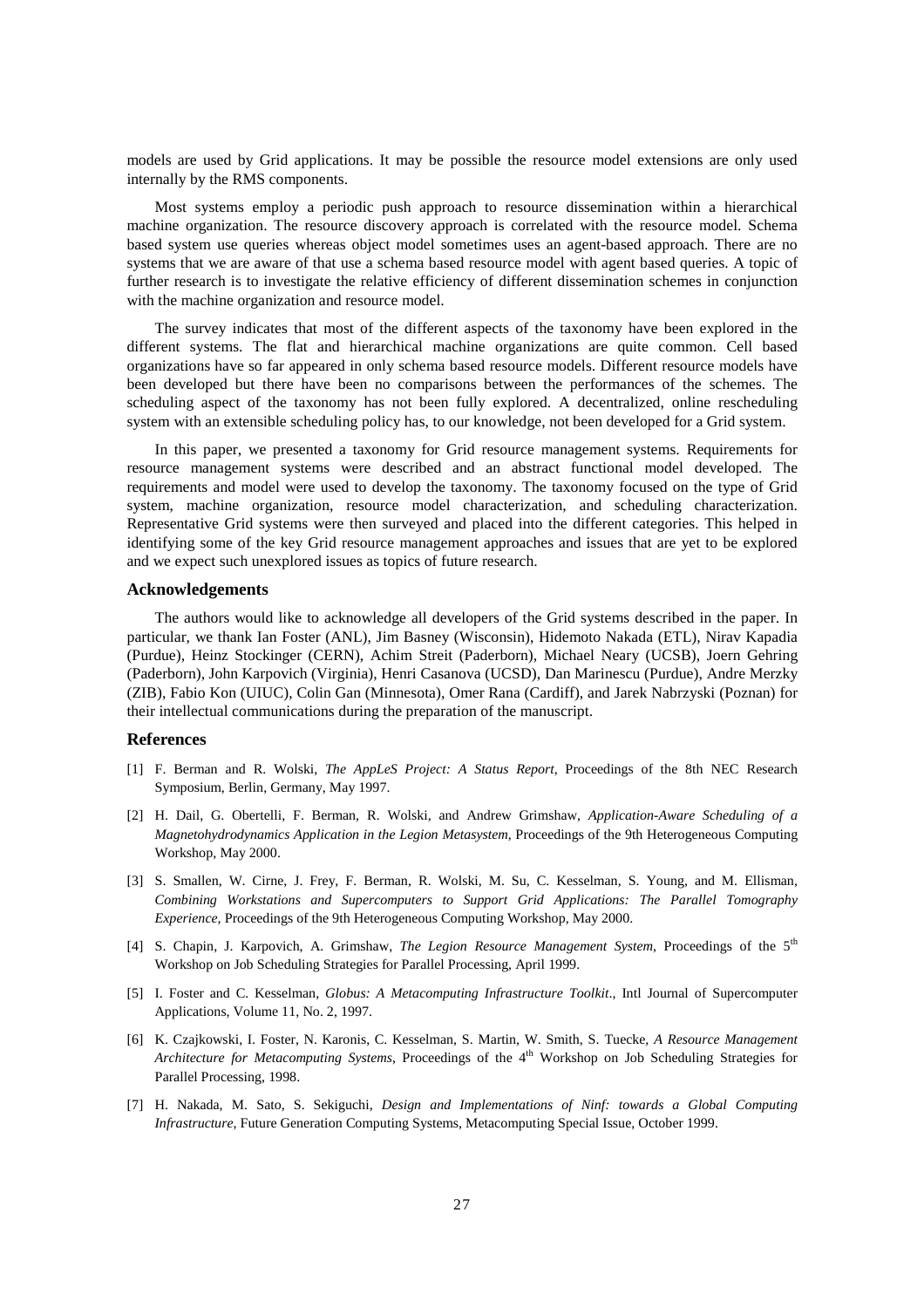- [8] H. Casanova and J. Dongarra, *NetSolve: A Network Server for Solving Computational Science Problems*, Intl. Journal of Supercomputing Applications and High Performance Computing, Vol. 11, Number 3, 1997.
- [9] R. Buyya, D. Abramson, J. Giddy, *Nimrod/G: An Architecture for a Resource Management and Scheduling System in a Global Computational Grid*, International Conference on High Performance Computing in Asia-Pacific Region (HPC Asia 2000), Beijing, China. IEEE Computer Society Press, USA, 2000.
- [10] R. Buyya, J. Giddy, D. Abramson, *An Evaluation of Economy-based Resource Trading and Scheduling on Computational Power Grids for Parameter Sweep Applications*, Proceedings of the 2nd International Workshop on Active Middleware Services (AMS 2000), Kluwer Academic Press, August 1, 2000, Pittsburgh, USA.
- [11] R. Buyya, D. Abramson, J. Giddy, *An Economy Grid Architecture for Service-Oriented Grid Computing*, 10th International Heterogeneous Computing Workshop (HCW 2001) (In conjunction with IPDPS 2001), San Francisco, California, USA (submitted).
- [12] M. Neary, A. Phipps, S. Richman, P. Cappello, *Javelin 2.0: Java-Based Parallel Computing on the Internet*, Proceedings of European Parallel Computing Conference (Euro-Par 2000), Germany, 2000.
- [13] W. Hoschek, J. Jaen-Martinez, A. Samar, H. Stockinger, and K. Stockinger, *Data Management in an International Data Grid Project*, Proceedings of the first IEEE/ACM International Workshop on Grid Computing, (Springer Verlag Press, Germany), India, 2000.
- [14] M. Litzkow, M. Livny, and M. W. Mutka, *Condor A Hunter of Idle Workstations*, Proceedings of the 8th International Conference of Distributed Computing Systems, June 1988.
- [15] R. Raman and M. Livny*, Matchmaking: Distributed Resource Management for High Throughput Computing*, Proceedings of the Seventh IEEE International Symposium on High Performance Distributed Computing, July 28- 31, 1998, Chicago, IL.
- [16] J. Basney and M. Livny, *Deploying a High Throughput Computing Cluster*, High Performance Cluster Computing, Vol. 1, Chapter 5, Prentice Hall PTR, May 1999.
- [17] N. Kapadia and J. Fortes, *PUNCH: An Architecture for Web-Enabled Wide-Area Network-Computing*, Cluster Computing: The Journal of Networks, Software Tools and Applications, September 1999.
- [18] N. Kapadia, R. Figueiredo, and J. Fortes, *PUNCH: Web Portal for Running Tools*, IEEE Micro, May-June, 2000.
- [19] V. Sunderam, A. Geist, J. Dongarra, and R. Manchek, *The PVM Concurrent Computing System: Evolution, Experiences, and Trends*, Parallel Computing Journal, Volume 20, Number 4, April 1994.
- [20] W. Gropp, E. Lusk, N. Doss, and A. Skjellum, *A High-Performance, Portable Implementation of the Message Passing Interface (MPI) Standard*, Parallel Computing Journal, Volume 22, Number 6, September 1996.
- [21] I. Foster and C. Kesselman (editors), *The Grid: Blueprint for a New Computing Infrastructure*, Morgan Kaufmann Publishers, USA, 1999.
- [22] M. Baker, R. Buyya, D. Laforenza, *The Grid: International Efforts in Global Computing*, International Conference on Advances in Infrastructure for Electronic Business, Science, and Education on the Internet (SSGRR 2000), l'Aquila, Rome, Italy, July 31 - August 6. 2000.
- [23] M. Maheswaran, *Quality of service driven resource management algorithms for network computing*, International Conference on Parallel and Distributed Processing Technologies and Applications (PDPTA '99), July 1999.
- [24] P. Chandra, A. Fisher, C. Kosak et al., *Darwin: Customizable Resource Management for Value-Added Network Services*. 6th IEEE International Conference on Network Protocols, 1998.
- [25] I. Ekmecic, I. Tartalja, and V. Milutinovic, *A survey of heterogeneous computing: Concepts and Systems,* Proceedings of the IEEE, Vol 84, No 8, Aug 1996, pp. 1127-1144.
- [26] T.L. Casavant and J. G. Kuhl, *A taxonomy of scheduling in general-purpose distributed computing systems*, IEEE Transactions on Software Engineering, Vol 14, No 2, 1988, pp. 141-154.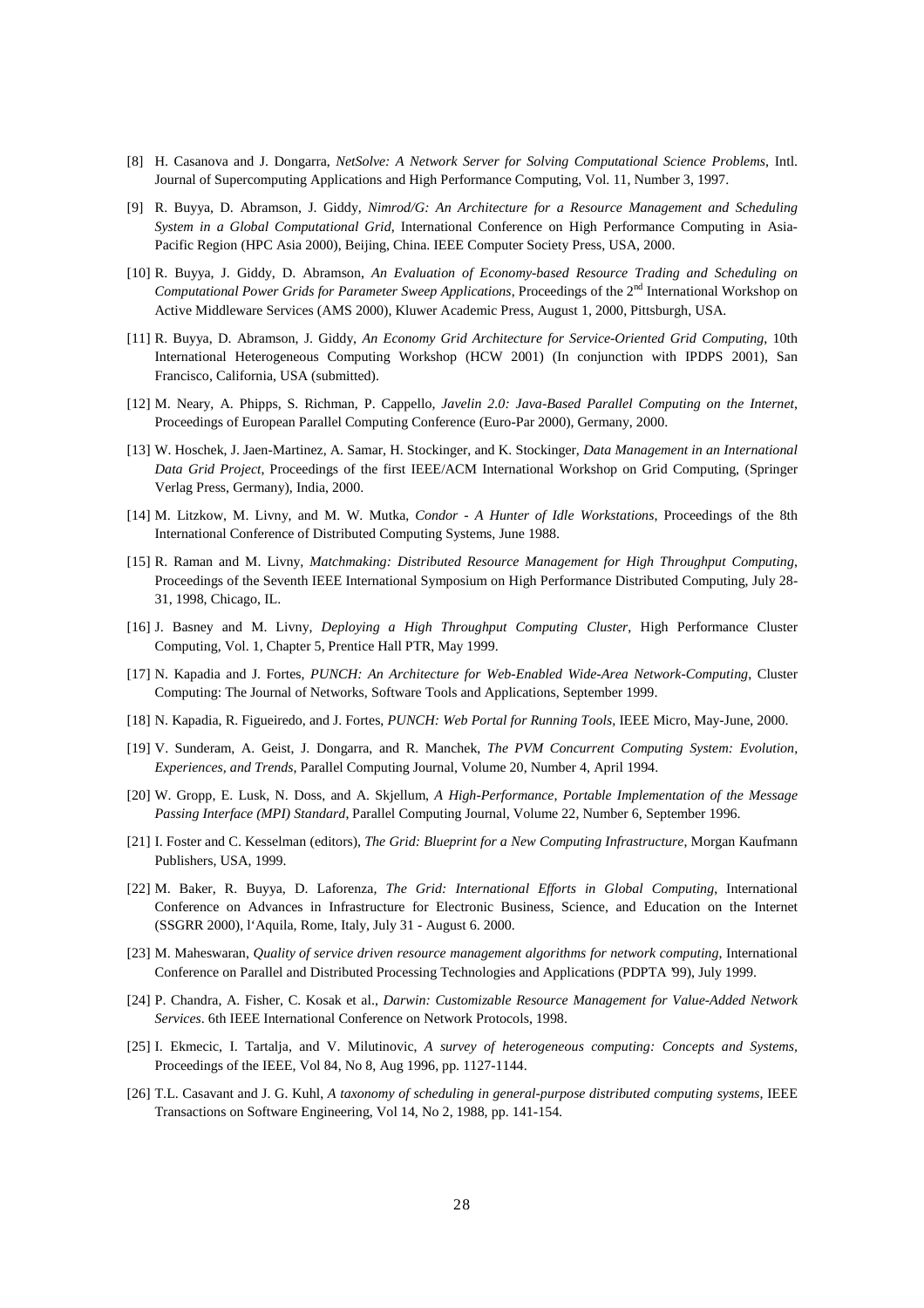- [27] H.G. Rotithor, *Taxonomy of dynamic task scheduling schemes in distributed computing systems*, Proceedings of Computer Digital Technology, Vol 141, No 1, January 1994, pp. 1-10.
- [28] N. H. Kapadia, *On the Design of a Demand-based Network Computing System: The Purdue University Network-Computing Hubs*, PhD Thesis, Purdue University, August 1999.
- [29] T. Braun, J. Siegel, et al, *A Taxonomy for describing Matching and Scheduling Heuristics for Mixed-Machine Heterogeneous Computing Systems*, IEEE Workshop on Advances in Parallel and Distributed Systems, in Proceedings of the 17th IEEE Symposium on Reliable Distributed Systems 1998, pp. 330-335
- [30] P. Chandra, A. Fisher, et al, *A Signalling Protocol for Structured Resource Allocation*, IEEE Infocom'99, New York, March 1999.
- [31] S. Gribble, M. Welsh, E. Brewer, D. Culler, *The Multispace: an Evolutionary Platform for Infrastructural Services*, Proceedings of the 1999 Usenix Annual Technical Conference, Monterey, CA, June 1999.
- [32] T. Hodes and R. Katz, *A Document-based Framework for Internet Application Control*, 2nd USENIX Symposium on Internet Technologies and Systems, Boulder, CO, October 1999.
- [33] S. Czerwiniski, B. Zhao, et al, *An Architecture for Secure Service Discovery Service*, Fifth Annual International Conference on Mobile Computing and Networks (MobiCom '99), Seattle, WA, August 1999, pp. 24-35.
- [34] M. Welsh and D. Culler, *Jaguar: Enabling Efficient Communication and I/O in Java*, Concurrency: Practice and Experience, Special Issue on Java for High-Performance Applications, Decmeber 1999.
- [35] G. Coulson, *A Configurable Multimedia Middleware Platform*, IEEE Multimedia Vol. 6, No. 1, January March 1999.
- [36] G. Coulson and M. Clarke, *A Distributed Object Platform Infrastructure for Multimedia Applications*, Computer Communications Vol. 21, No. 9, July 1998, pp. 802-818.
- [37] D. Hensgen, T. Kidd, et al, *An Overview of MSHN: The Management System for Heterogeneous Networks*, 8th Workshop on Heterogeneous Computing Systems (HCW '99), San Juan, Puerto Rico, April 1999, invited.
- [38] G. Xie, D. Hensgen, T. Kidd, and J. Yarger, *SAAM: An Integrated Network Architecture for Integrated Services*, Proceedings of the 6th IEEE/IFIP International Workshop on Quality of Service, Napa, CA, May 1998.
- [39] M. Schnaidt, D. Hensgen, et al, *Passive, Domain-Independent, End-to-End, Message Passing Performance Monitoring to Support Adaptive Applications in MSHN*, International Symposium on High Performance Distributed Computing (HPDC), Aug. 1999.
- [40] F. Kon, R. Campbell, M. Mickunas, and K. Nahrstedt*, 2K: A Distributed Operating System for Dynamic Heterogeneous Environments*, 9<sup>th</sup> IEEE International Symposium on High Performance Distributed Computing (HPDC'9) August 2000.
- [41] F. Kon, T. Yamane, et al., *Dynamic Resource Management and Automatic Configuration of Distributed* Component System, 6<sup>th</sup> Usenix Conference on Object-Oriented Technologies and Systems (COOTS'2001) February 2001.
- [42] D. Carvalho, F. Kon, et al, *Management of Environments in 2K*, 7th International Conference on Parallel and Distributed Systems (ICPADS-2000), Iwate Japan, July 4-7 2000.
- [43] F. Kon, M. Roman, et al, *Monitoring and Dynamic Configuration with the dynamicTAO Reflective ORB*, IFIP International Conference on Distributed Systems Platforms and Open Distributed Processing (Middleware'2000), New York. April 3-7, 2000.
- [44] L. Boloni and D. Marinescu, *An Object-Oriented Framework for Building Collaborative Network Agents*, in *Agents in Intelligent Systems and Interfaces*, A. Kandel et al, eds, Kluewer Publishing House 1999.
- [45] K. Jun, L. Boloni, K. Palacz, and D. Marinescu, *Agent-Based Resource Discovery*, Proceedings of the Heterogeneous Computing Workshop (HCW 2000), IEEE Press.